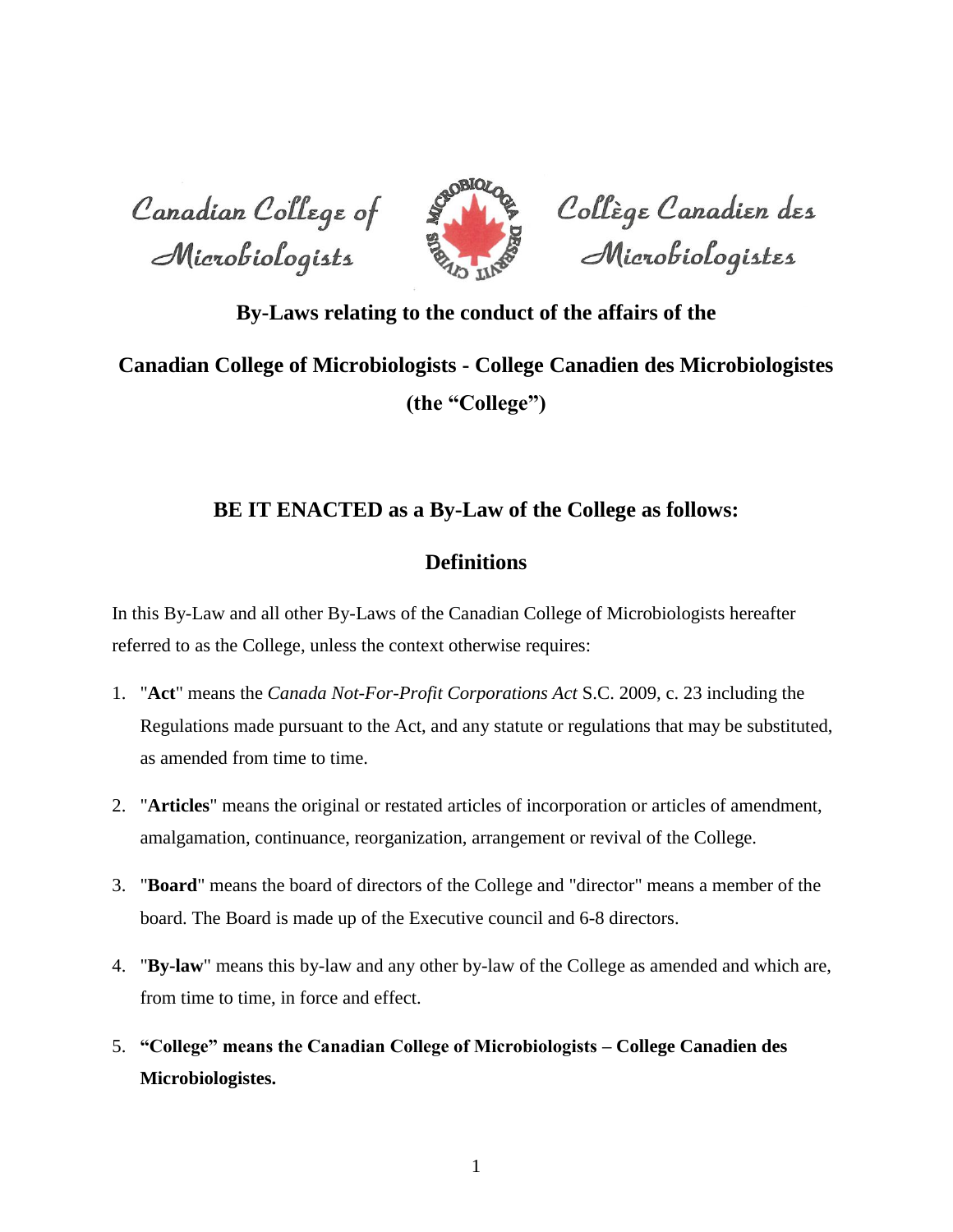- 6. "**Executive**" shall mean the committee made up of the five (5) officers of the College.
- 7. "**Meeting of members**" includes an annual meeting of members or a special meeting of members; "special meeting of members" includes a meeting of any class or classes of members and a special meeting of all members entitled to vote at an annual meeting of members.
- 8. "**Register**" is the list of active Voting and Non-voting members in good standing with the college.
- 9. "**Ordinary resolution**" means a resolution passed by a majority of not less than 50% plus 1 of the votes cast on that resolution.
- 10. "**Officers**" of the College are the President, Vice-President, Treasurer and Registrar.
- 11. "**Proposal**" means a proposal submitted by a member of the College that meets the requirements of section 163 (Shareholder Proposals) of the Act.
- 12. "**Regulations**" means the regulations made under the Act, as amended, restated or in effect from time to time.
- 13. "**Representative members**" are voting members in good standing appointed by the Board to represent the interests of the College in other professional or sister organizations.
- 14. "**Special resolution**" means a resolution passed by a majority of not less than sixty six and two-thirds percent (66 2/3%) of the votes cast on that resolution.
- 15. "**Standing Committee**" refers to all committees established by the Board responsible for the administration of the certification process for each College designation.

#### **Interpretation**

In the interpretation of these By-Laws of the College words in the singular include the plural and vice-versa, words in one gender include all genders, and "person" includes an individual, body corporate, partnership, trust and unincorporated organization.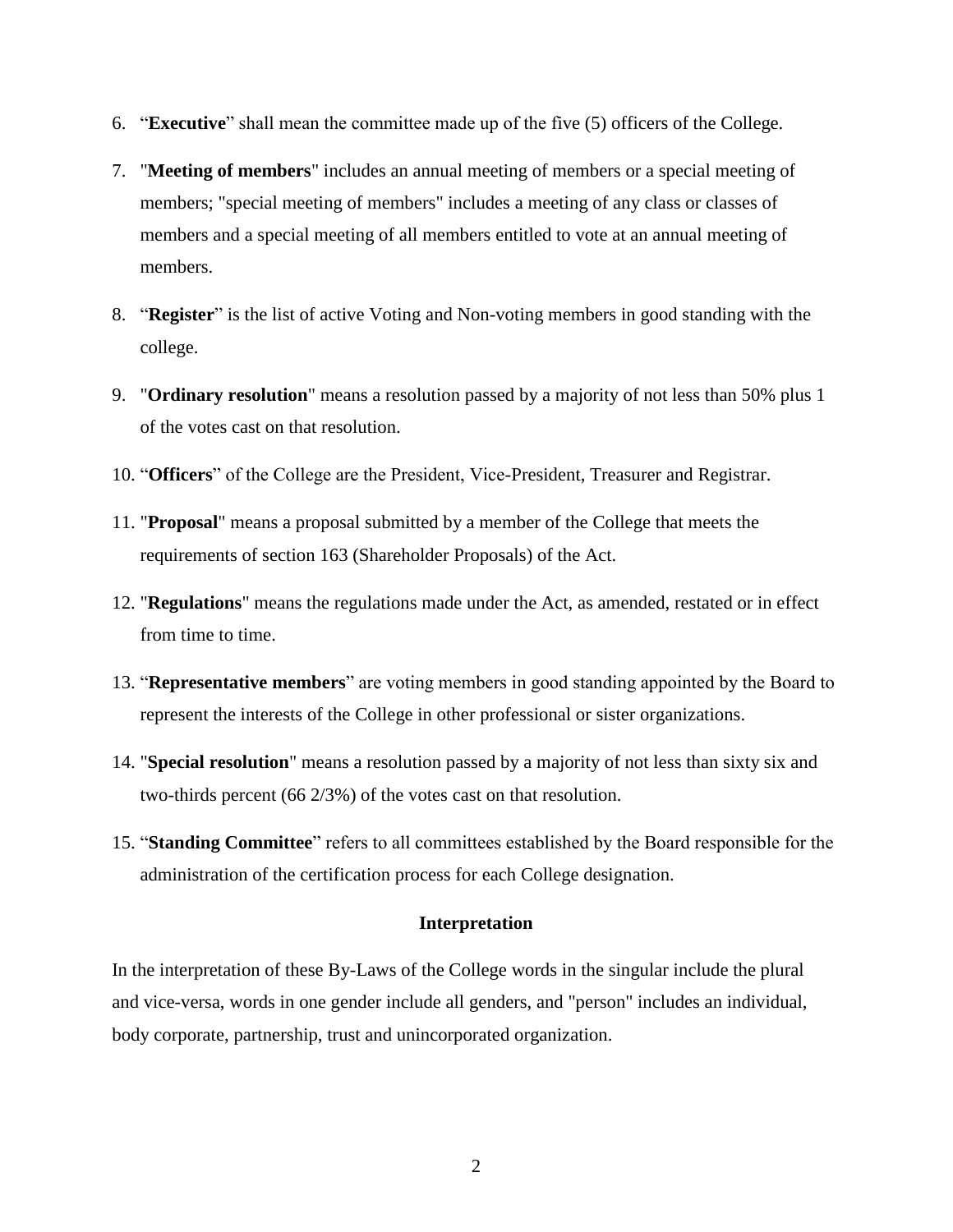Other than as specified above, words and expressions defined in the Act have the same meanings when used in these by-laws.

## **By-Laws**

## **ARTICLE 1. MEMBERSHIP**

## **1.1 Membership Conditions**

**1.1.1** Subject to the articles, there shall be two types of members in the College, namely Voting and Non-Voting members. Membership in the College shall be available only to individuals interested in furthering the College's purposes and who have applied for and been accepted into membership in the College by resolution of the Board or in such other manner as may be determined by the Board.

## **1.2 Categories of Membership**

**1.2.1** The College shall consist of Regular members, Emeritus members and Honorary members.

## **1.3 Voting Members**

**1.3.1** A voting member shall be a Regular member and an Emeritus member.

## **1.3.2 Regular Member**

A Regular member shall be a Registered Microbiologist (RM), Specialist (SCCM), Academic Research Microbiologist (ARM), or Fellow (FCCM) Microbiologist, having satisfied the examination requirements as required by the Board and who continues to be in good standing with the College.

**1.3.3** The term of membership of a Regular member shall be subject to annual renewal in accordance with the policies of the College.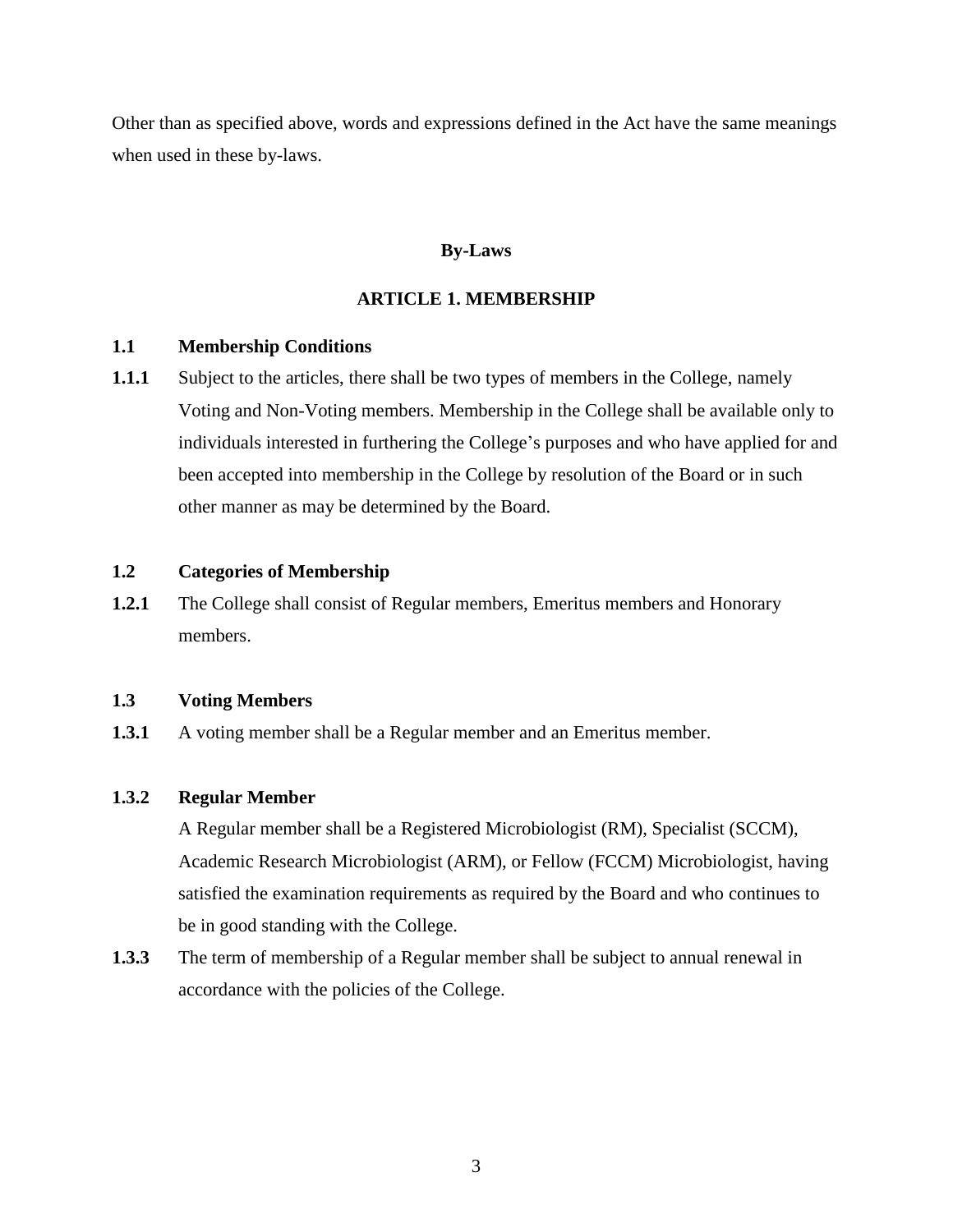**1.3.4** Continued membership shall be dependent on the Regular member having demonstrated continued competency and paid the annual membership fee in effect from time to time as determined by the Board.

#### **1.3.5 Emeritus Member**

Emeritus membership shall be accorded by the Board to Regular members who have retired from remunerative employment in the field of Microbiology; have been in good standing with the College; and are not engaged in any on-going (full-time or part-time) activities requiring Regular membership. Emeritus Status is permanent and precludes a return to the status of a Regular member. Emeritus status will be conferred by the Board on written request by the retired member who agrees to abide by the above conditions. The Board reserves the right to rescind Emeritus membership if a member fails to meet the requirements set forth above.

## **1.4 Non Voting Members**

**1.4.1** A Non-Voting member shall be an Honorary member.

## **1.4.2 Honorary Member**

A person who has made outstanding contribution to the field of Microbiology or contributed to the development, sustainability and mission of the College is eligible to become an Honorary member. Such a person shall be nominated for consideration by the Board or three (3) Regular members and supported with appropriate documentation. A two-thirds majority of the Board shall be required for the nomination to be accepted.

**1.4.3** Changes to these By-Laws shall not result in changes of membership status for any College member in good standing.

## **1.5 Admission to the College**

**1.5.1** Applications for Membership shall be received by the College Registrar or head of relevant Standing Committee and accepted or rejected according to the procedures approved by the Board. A recommendation for membership by the Standing Committee must be approved by resolution of the Board pursuant to Article 1.1.1 herein.

4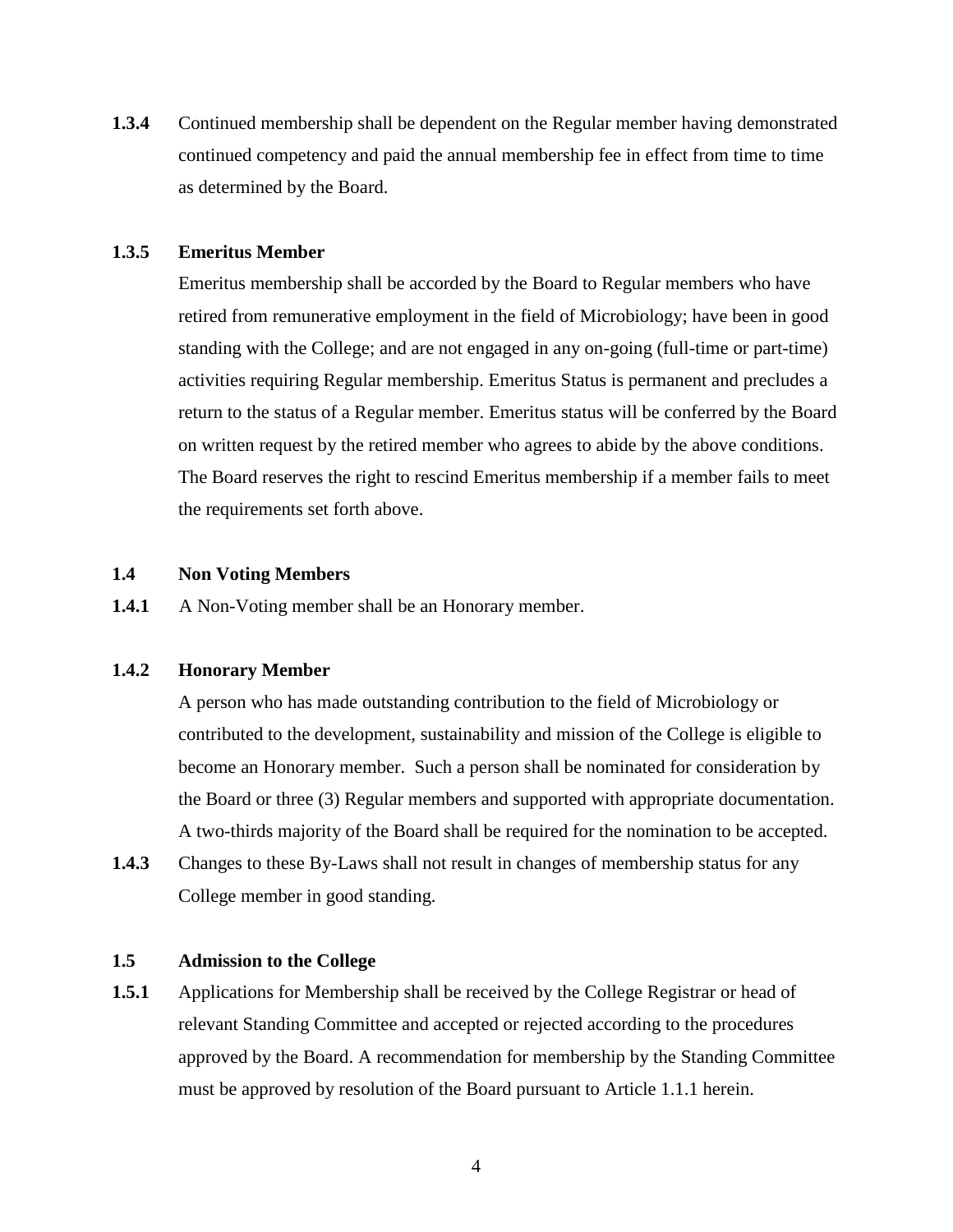## **1.6 Rights and Privileges of Membership**

- **1.6.1** Regular members shall have all of the rights and privileges of membership, which include the right and privilege to nominate; to vote in elections and upon matters pertaining to College affairs; to hold office; to chair Standing Committees and Task Forces; to receive College mailing; and to receive notice of and attend meetings of members.
- **1.6.1.1** Each such Regular member shall be entitled to one (1) vote.

## **1.7 Membership Dues**

- **1.7.1** Payment of annual membership dues is an annual obligation of membership unless the written (mail or electronic) resignation of the member is received by the College Registrar.
- **1.7.2** Members shall remit to the College's Treasurer the annual dues as approved by the Board from time to time following recommendations by the Executive.
- **1.7.3** Members shall be notified in writing of the membership dues payable. If any such dues are not paid within six (6) calendar month of the membership renewal date, a member in default shall automatically cease to be a member of the College in good standing. The member in default will be informed of this impending course of action before the membership status is altered.
- **1.7.4** It is the right of the member to request reinstatement following payment of any and all membership dues that were in arrears.
- **1.7.5** The Board may, upon the request of a member, defer such payments of dues by the member. It is the prerogative of the Board to grant a member a temporary "inactive" status in such circumstances.

## **1.7.6 Reinstatement of Membership**

**1.7.6.1** Member(s) who have not met the obligation as stated in section **1.7**, and paragraphs **1.7.1, 1.7.2, 1.7.3** can be reinstated if they can demonstrate they have maintained activities and competencies consistent with the membership category and/or as defined by the Board or its appropriate Standing Committee and will be obligated to pay a

5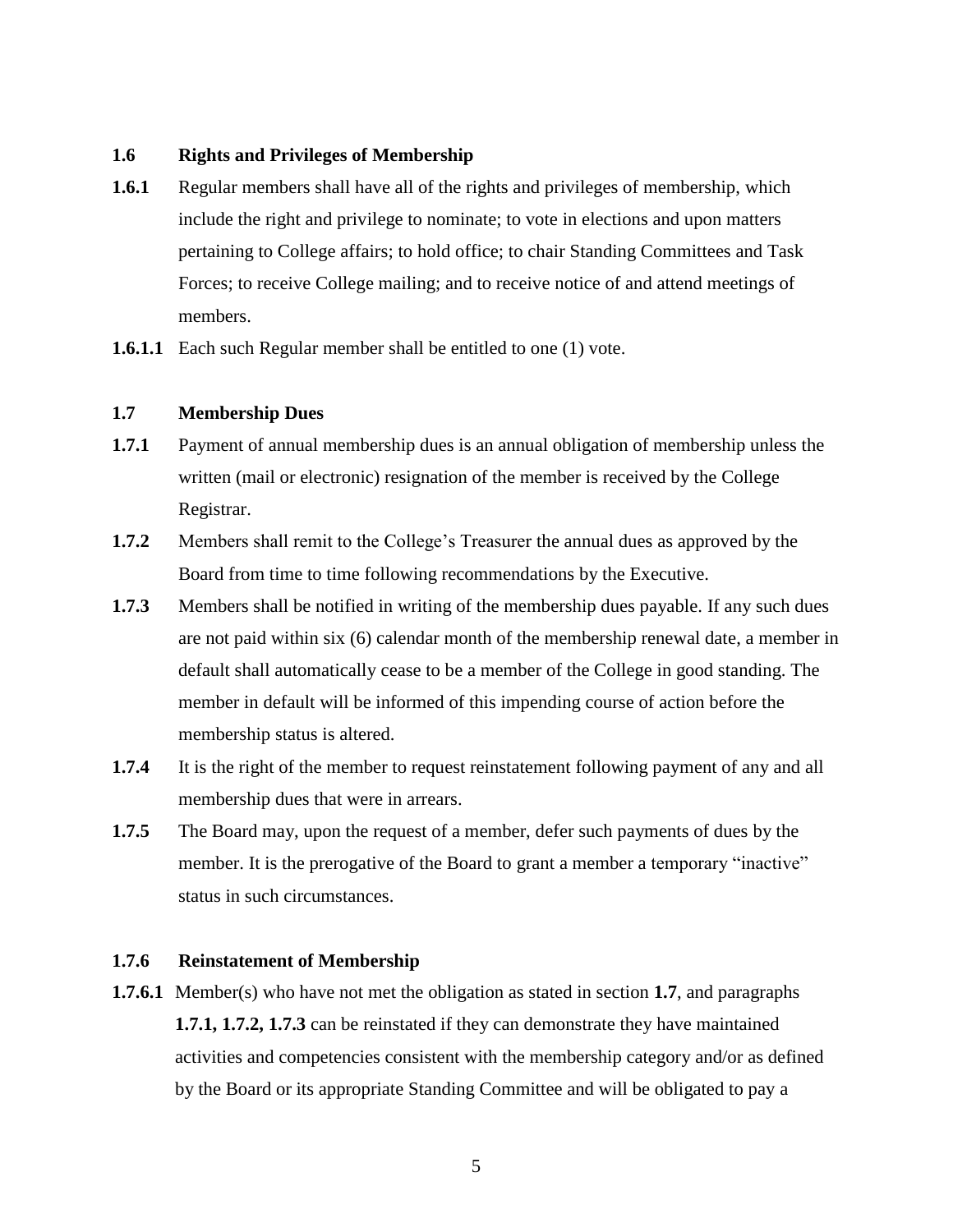reinstatement fee, if any, then charged by the Board. In the instance a membership has lapsed for in excess of three (3) years then such individuals will need to re-apply and complete the recertification process.

## **1.8 Membership Transferability**

**1.8.1** Membership may only be transferred to the College and not to any third party. A special resolution of the members is required to make any amendment to add, change or delete this section of the By-Laws.

## **1.9 Termination of Membership**

- **1.9.1** A membership in the College is terminated when:
	- a) The member dies.
	- b) The member fails to maintain qualifications for membership.
	- c) The member resigns by delivering a written (mail or electronic) resignation to the Registrar in which case such resignation shall be effective on the date specified in the resignation.
	- d) The member is expelled in accordance with any discipline as specified in Article **2**  or is otherwise terminated in accordance with the By-Laws.
	- e) The member's term of membership expires.
	- f) The College is liquidated or dissolved under the Act.

## **1.10 Effect of Termination of Membership**

**1.10.1** Subject to the articles, upon any termination of membership, the rights of the member, including any rights to the property of the College, automatically cease to exist.

## **ARTICLE 2. DISCIPLINE OF MEMBERS**

- **2.1** The Board shall have authority to suspend, expel, or discipline any member from the College on any one or more of the following grounds:
	- a) Violating any provision of the articles, by-laws, or written policies of the College.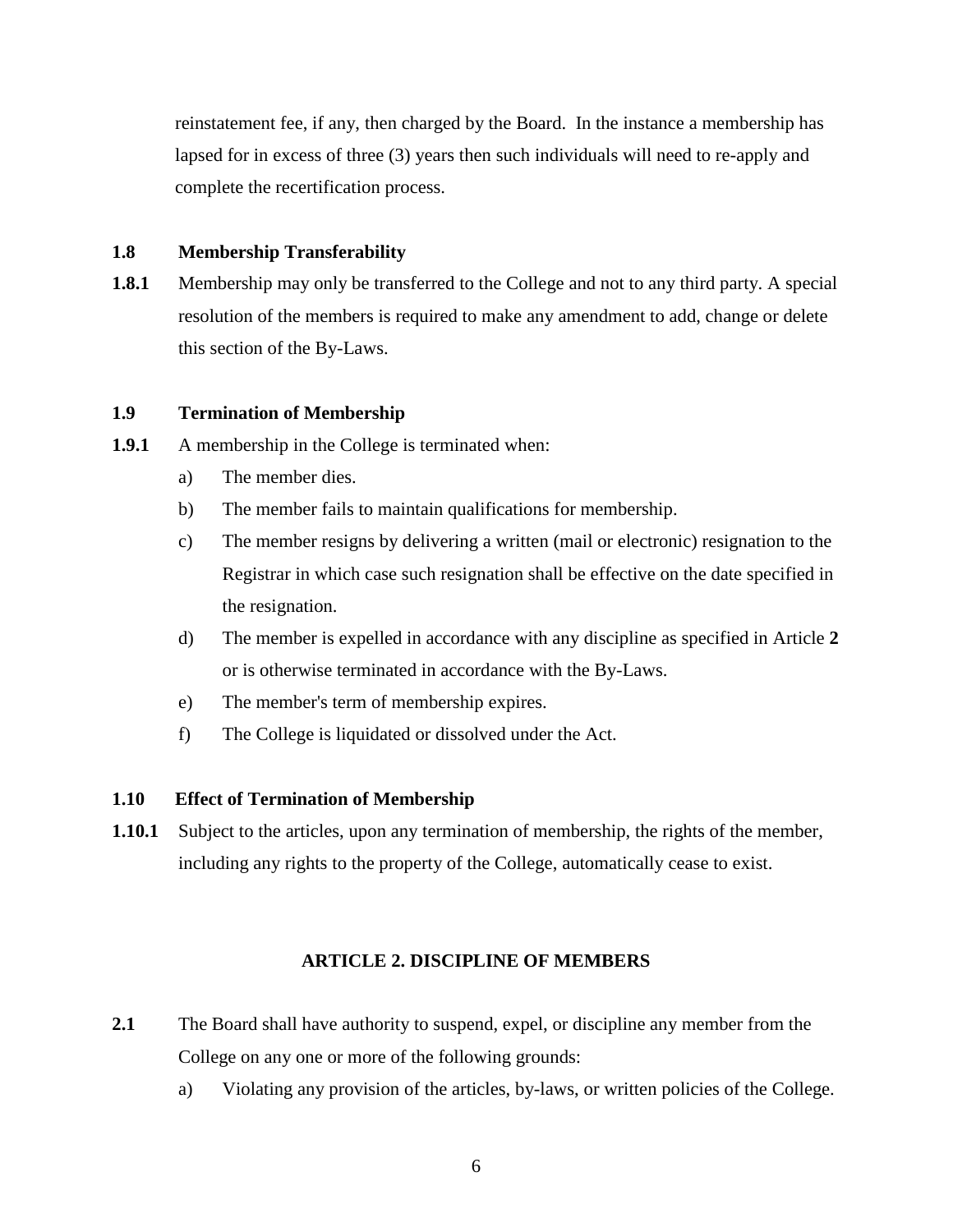- b) Member(s) who, at the local, provincial, national or international level, has misrepresented personal views as those of the College, or abused the College's reputation or its mission as determined by the Board in its sole discretion or by recommendation of a standing committee.
- c) For any other reason that the Board in its sole and absolute discretion considers to be reasonable, having regard to adversely affecting the purpose of the College.
- **2.2** In the event that the Board determines that a member should be expelled or suspended from membership in the College, the President, or such other officer as may be designated by the Board, shall provide twenty (20) days' notice of suspension or expulsion to the member and shall provide reasons for the proposed suspension or expulsion.
- **2.3** The member may make written submissions to the President, or such other officer as may be designated by the Board, in response to the notice received within such twenty (20) day period.
- 2.4 In the event that no written submissions are received by the President, or such other officer as may be designated by the Board, may proceed to notify the member that the member is suspended or expelled from Membership in the College.
- 2.5 If written submissions are received in accordance with this section, the Board will consider such submissions in arriving at a final decision and shall notify the member concerning such final decision within a further twenty (20) days from the date of receipt of the submissions. The Board's decision shall be final and binding on the member, without any further right of appeal.
- 2.6 A special resolution of the members is required to make any amendments to this section of article 2 of the By-Laws if those amendments affect membership rights and/or conditions described in section **1.6**.

## **ARTICLE 3. GOVERNANCE**

#### **3.1 Officers**

**3.1.1** Officers of the College shall make up the Executive Committee and for certainty shall include: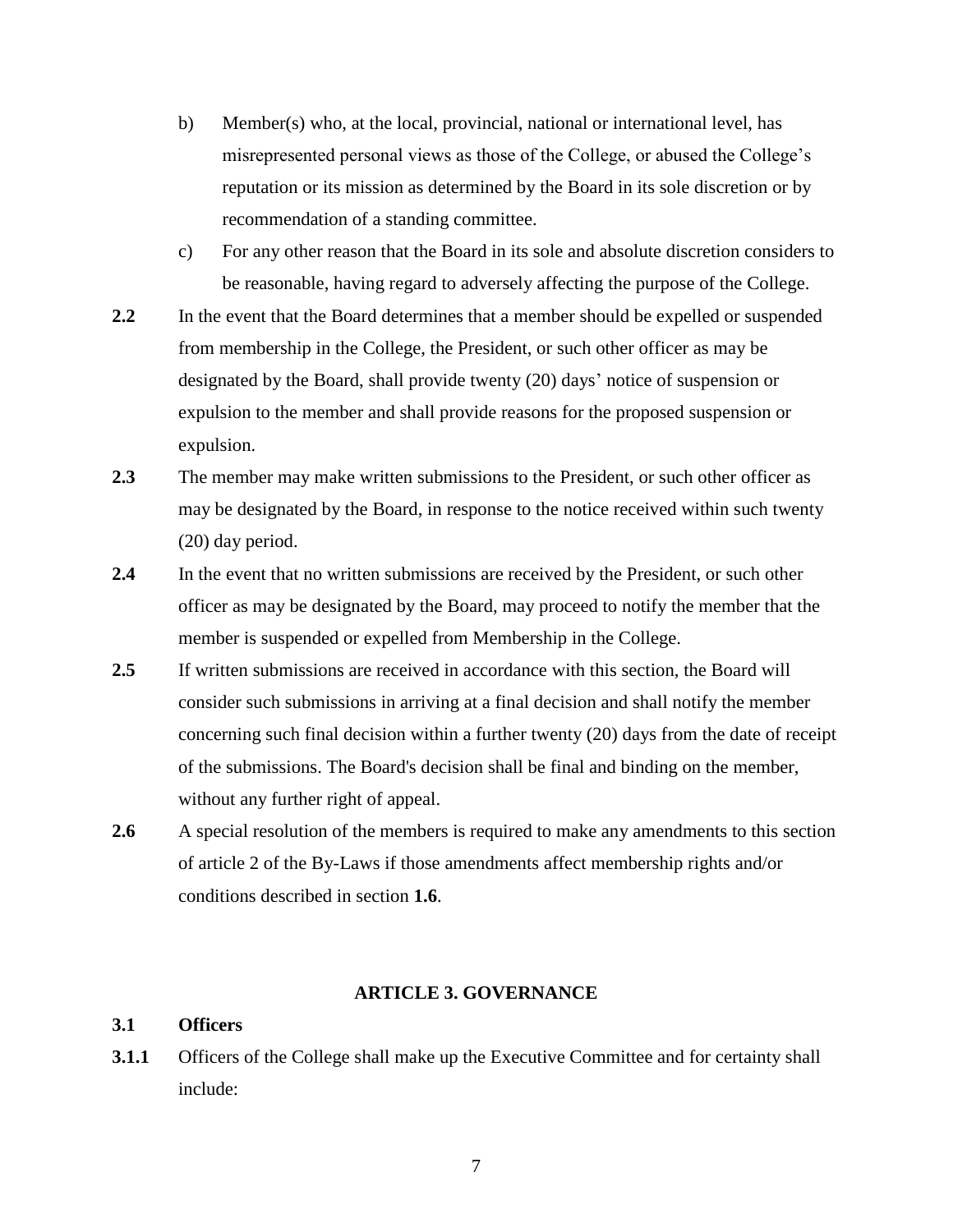- a) A President who shall serve a term of two (2) years.
- b) A Vice-President, who shall serve a term of two (2) years, who shall be designated as President for the subsequent two (2) year term. In the event that the Vice-President is unable to succeed to the Presidency a new President and/or Vice-President shall be elected by the Board according to article 6.
- c) Past President who shall serve a term of two (2) years.
- d) A Treasurer who shall serve a term of two (2) years.
- e) A Registrar who shall serve a term of two (2) years.

## **3.2 Description of Officers**

**3.2.1** Unless otherwise specified by the Board (which may, subject to the Act modify, restrict or supplement such duties and powers), the officers of the College, shall have the following duties and powers associated with their positions:

## **3.3 President**:

- **3.3.1** The President shall function as Chair of the Board. The President, shall, when present, preside at all meetings of the Board and of the members. The President shall have such other duties and powers as the Board may specify.
- **3.3.2** The President shall authenticate, by signature when necessary, all the acts and proceedings of the College.
- **3.3.3** In the absence or incapacity of the President, the Vice-President shall perform the same functions and have the same powers as the President.

## **3.4 Vice President:**

- **3.4.1** The Vice-President shall function as the Vice-Chair of the Board.
- **3.4.2** If the Chair of the Board is absent or is unable or refuses to act, the Vice-President, shall, when present, preside at all meetings of the Board and of the Members. The Vice-President shall have such other duties and powers as the Board or the President may specify.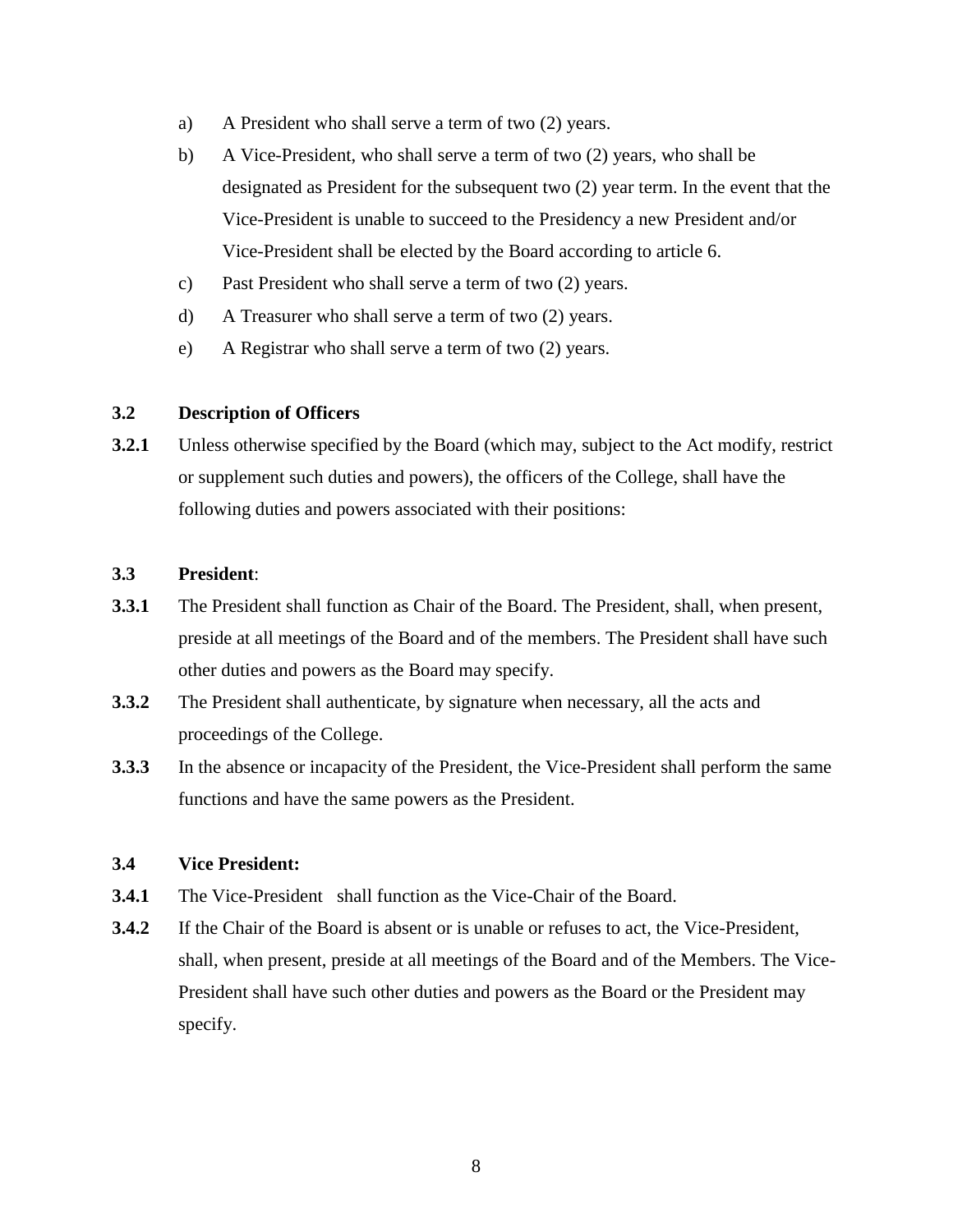## **3.5 Nominating Committee Chair:**

**3.5.1** The Chair of the Nominating Committee will be responsible for the nomination of Directors at the annual meeting of the members. The Chair of the Nominating Committee shall be the immediate Past-President of the College. In his/her absence, the Registrar of the College will assume the responsibility of Chair of the Nominating Committee at the meeting. In the event that the Immediate Past- President and the Registrar are both absent, a Voting member of the Nominating Committee present at the meeting shall act as Chair of the Nominating Committee.

## **3.6 Registrar**:

- **3.6.1** The Registrar shall be a Voting member in good standing with the College.
- **3.6.2** The Registrar shall have the duties and responsibilities for the office of the Secretary as defined by the Act and as specified in section **3.6.5**.
- **3.6.3** The Registrar shall participate in all meetings of the Board, members and standing committees, if any.
- **3.6.4** In the absence of the Registrar, the duties of reporting to the Board, on the meetings of the members and Committees shall be performed by the President.
- **3.6.5** The Registrar shall carry the responsibility for
	- a) the correct recording of the Minutes of all general meetings of the College, and
	- b) the Minutes of the meetings of the Board and the Executive;
	- c) timely announcements to the membership of all general meetings as defined by the Articles of these By-Laws;
	- d) correspondence; and
	- e) be the College's representative to other Societies or official College functions;
	- f) the performance of such other duties as ordinarily pertain to this office, including ensuring custody of the Corporate Seal, and certifying any documents issued by the College.
- **3.6.6** The Registrar shall be the custodian of all books, papers, records, documents and other instruments belonging to the College. The Registrar will also be responsible for purging and destruction of redundant College documents as directed by the Board.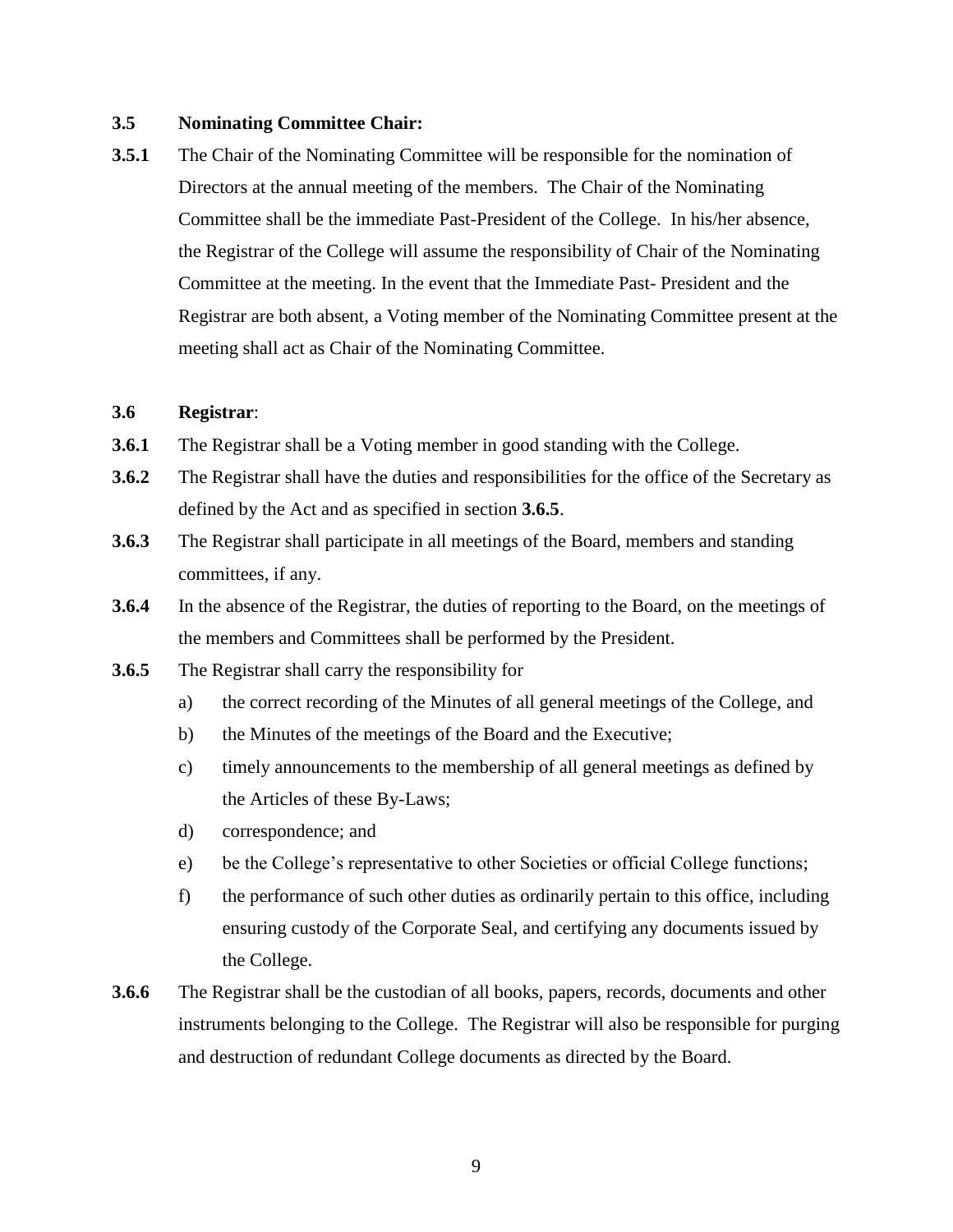- **3.6.7** The Registrar with the Treasurer shall cause to be kept and maintain an active Membership Register of every person who is a member. The Board may authorize the purging of outdated or redundant data from the Membership Register following recommendations by the Registrar or the Treasurer.
- **3.6.8** The Registrar shall, according to procedures, oversee the receipt and processing of all applications for members and changes in status to the Board for approval.
- **3.6.9** The Registrar shall be indemnified out of the College's Treasury with the approval of the Board for all costs, charges, and expenses related to the discharge of the duties of this office. The Registrar shall also receive an annual honorarium as defined by the Board for services rendered as Registrar of the College.

## **3.7 Treasurer**

- **3.7.1** The Treasurer shall be responsible for the financial matters relating to the College.
- **3.7.2** The Treasurer shall
	- a) pay all College's expenses as directed by the Board,
	- b) be charged with general supervision of the funds of the College, and
	- c) receive all monies due to the College,
	- d) record all monetary receipts and disbursements, and
	- e) submit a statement of finances of the College as often required by the Executive, the Board or the Membership,
	- f) be responsible for the annual audit
	- g) be responsible for all matters relating to Revenue Canada and Corporations Canada.
- **3.7.3** The Treasurer shall prepare an annual budget and present it to the Board for approval. The approved budget shall be distributed with the approved financial report to the members at least twenty (20) days prior to the next Annual meeting of the members.
- **3.7.4** The Treasurer shall propose any changes in member dues to the Board for consideration.
- **3.7.5** The Treasurer shall propose the name(s) of the Accountants and of the internal auditor to be appointed by the Board for the coming fiscal year.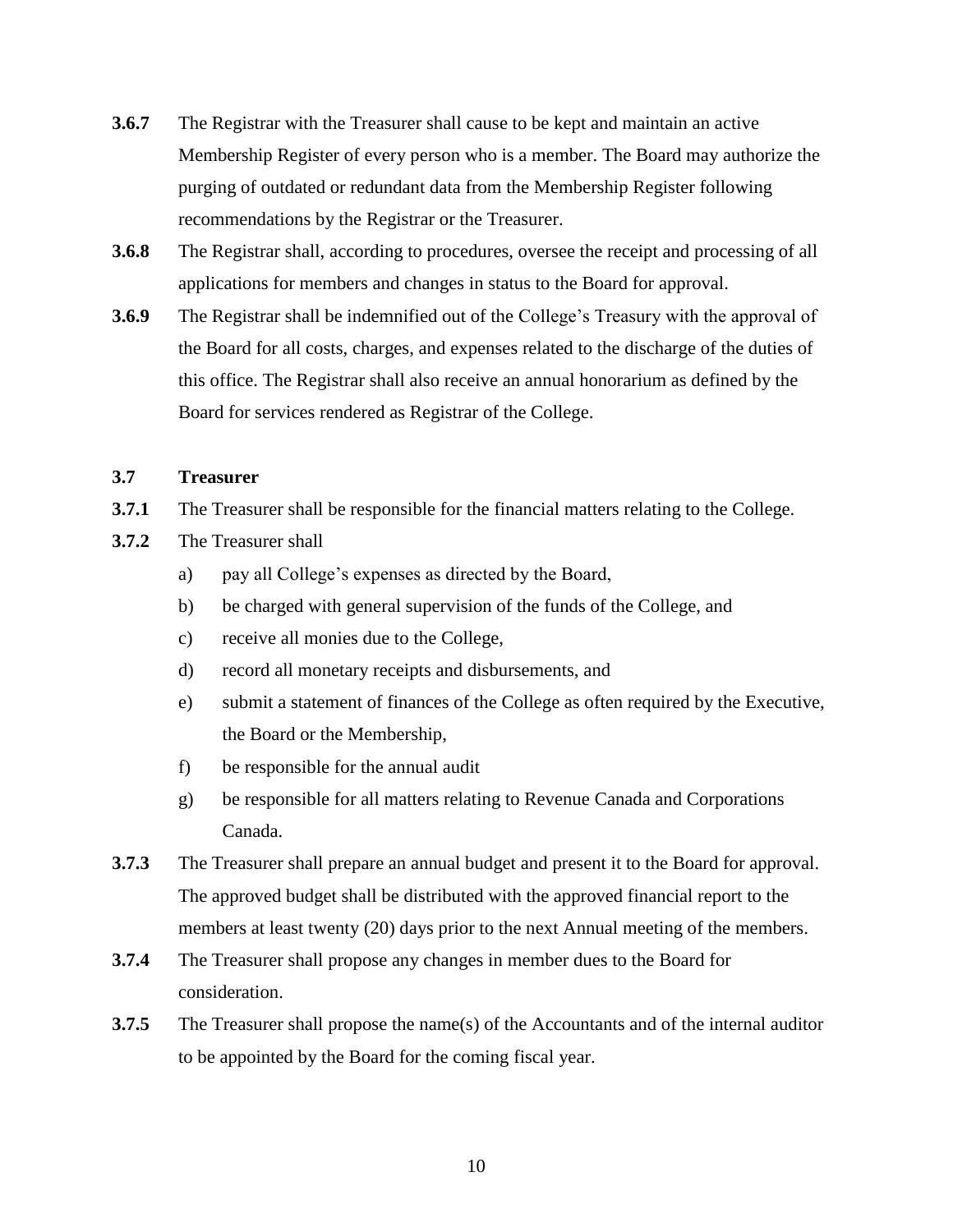## **3.8 Other Officers**

**3.8.1** The powers and duties of all other officers of the College shall be such as the terms of their engagement call for or the Board or President requires of them. The Board may from time to time and subject to the Act, vary, add to or limit the powers and duties of any Officer.

## **3.9 Board**

- **3.9.1** The Board is the governing body of the College and shall consist of a minimum of ten (10) and a maximum of twelve (12) members including:
	- a) The five (5) members of the Executive committee and
	- b) Five to Seven (5-7) Directors elected by the Voting members. Directors shall serve a term of two (2) years

## **3.10 Board: Powers, Duties and Functions:**

- **3.10.1** The Board shall be charged with the duty of conducting the business and management of the College and its affairs, while conforming to the provisions of the Act, the By-Laws and the rules of the College.
- **3.10.2** The Board shall have the authority to establish, and alter or amend as required, the rules, procedures governing the meetings and the operation of the College within the By-Laws of the College.
- **3.10.3** The Board shall serve as the By-Laws Committee of the College.
- **3.10.4** The Board shall elect the Executive Officers of the College.
- **3.10.5** This section does not apply to a By-Law that requires a special resolution of the members according to subsection 197(1) (fundamental change) of the Act.
- **3.10.6** The Board shall appoint such Standing Committees and Representatives as are required to conduct the business or implement the mission of the College.
- **3.10.7** Notwithstanding these procedures, the Board shall deal directly with reports from the Committees on awards, nominations and professional affairs with the exception of matters requiring confidentiality.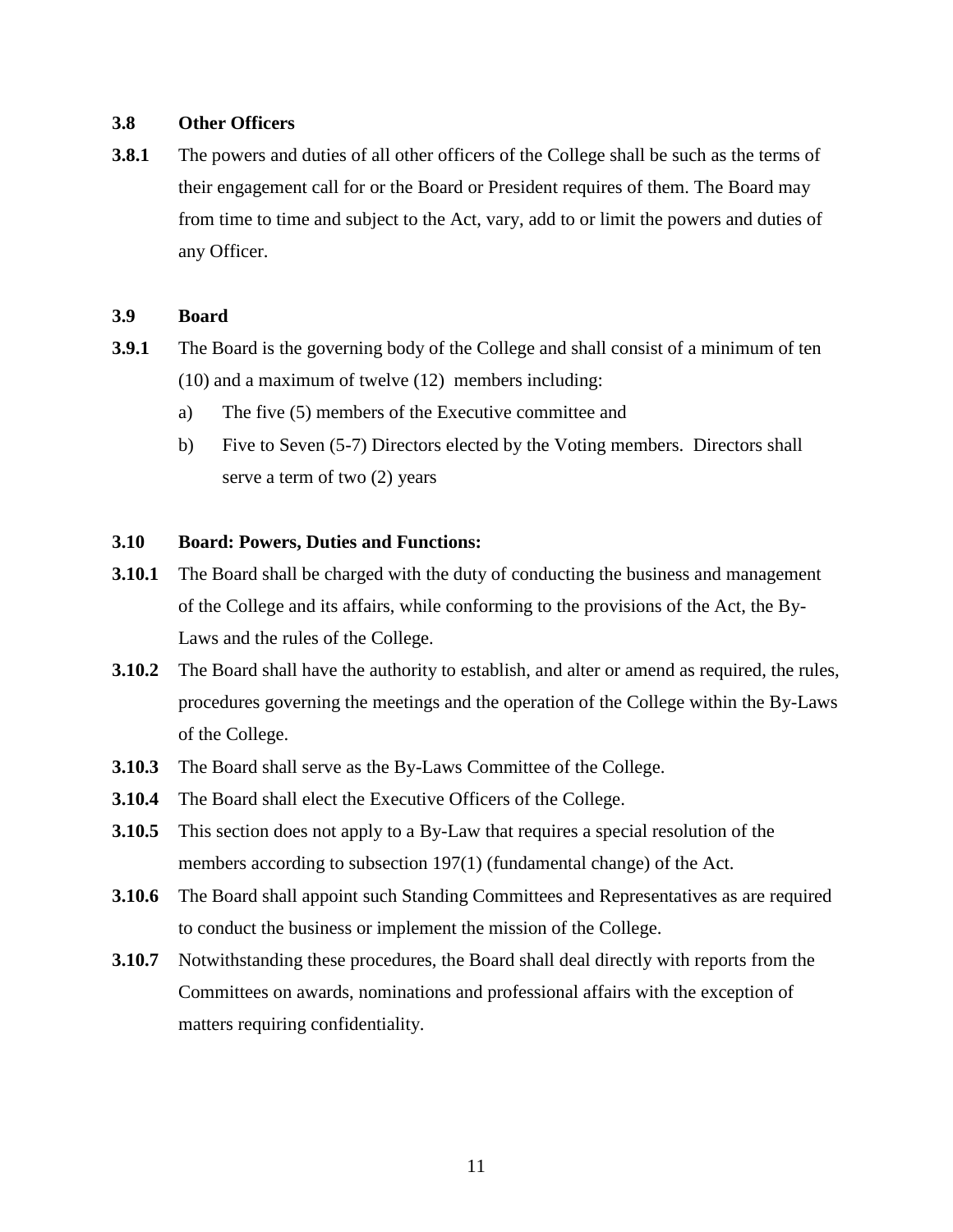#### **3.11 Calling a Meeting of the Board**

**3.11.1** Meetings of the Board may be called by the Chair of the Board, the Vice-Chair of the Board or any two (2) Directors at any time.

## **3.12 Votes to Govern at Meetings of the Board of Directors**

**3.12.1** At all meetings of the Board, every question shall be decided by a majority of the votes cast on the question. In case of an equality of votes, the Chair of the meeting in addition to an original vote shall have a second or casting vote

## **3.13 Executive: Powers, Duties and Function**:

- **3.13.1** The College Executive shall be accountable to the Board.
- **3.13.2** The Executive shall have the responsibility for conducting the day-to-day business of the College.
- **3.13.3** The Executive shall deal with matters that do not fall within the terms of reference of Standing Committees.
- **3.13.4** The Executive shall co-ordinate, where necessary, those matters which need to be referred to Standing Committees.
- **3.13.5** The Executive shall transact emergency business and take action on matters that cannot wait until the next Board meeting.
- **3.13.6** The Executive shall normally deal with all Committee reports except those reserved for the full Board, and shall deal with all matters requiring confidentiality.
- **3.13.7** A Director may be removed from office by a special resolution of the Members at a meeting called expressly for such purpose and for no other purpose.

#### **ARTICLE 4: COMMITTEES**

**4.1** The Board may from time to time appoint any committee or other advisory body, as it deems necessary or appropriate for such purposes and, subject to the Act, with such powers as the Board shall see fit. Any such committee may formulate its own rules of procedure, subject to such regulations or directions as the Board may from time to time make. Any committee member may be removed by resolution of the Board.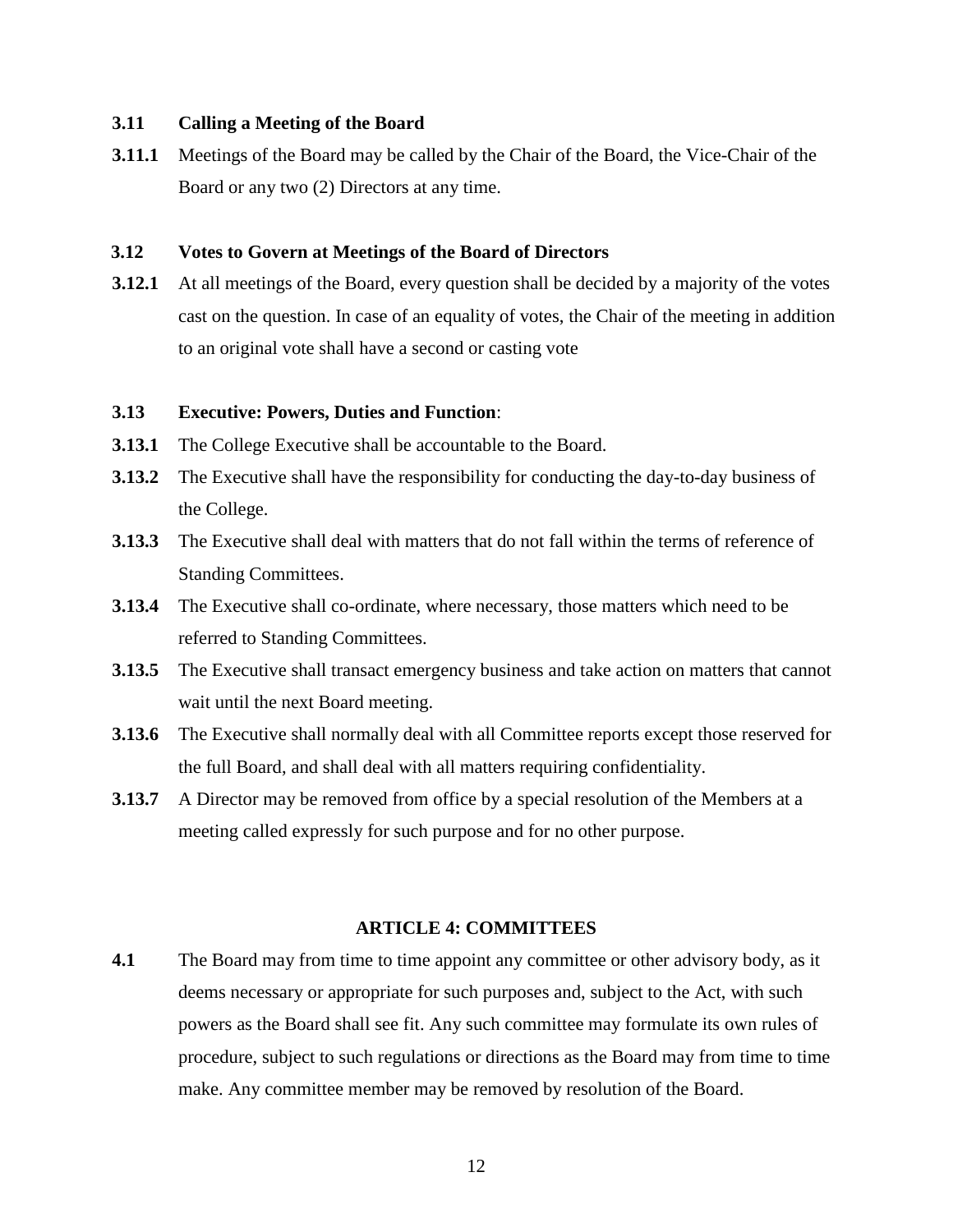## **4.2 Standing Committees:**

- **4.2.1** Standing Committees shall be established by the Board either alone or in conjunction with other bodies, as the By-Laws require or provide for such purposes and terms as the Board may determine. The Terms of Reference under which each Committee shall function shall be reviewed and approved by the Board.
- **4.2.2** Standing Committees shall be established for each College Certification category including:
	- a) Certification of Registered Microbiologist (RM), and
	- b) Specialist Microbiologist SCCM, and
	- c) Academic Research Microbiologist (ARM), and
	- d) Fellow of the Canadian College of Microbiologist (FCCM), and
	- e) Biosafety/Biosecurity Officer (SCCM(BSO)), and
	- f) any other designation approved by the Board.
- **4.2.3** The Standing Committees shall be charged with conducting the routine business and administration of the College Certification, determination of the eligibility of applicants, administer the business of examination, grant certification according to the Committee's Terms of References, and recommend to the Board any procedural changes, changes in eligibility criteria or changes in Terms of Reference. The Committee shall review and make recommendations to the Board on any changes in the examination fees.

## **4.3 Membership**

- **4.3.1** All Regular members in good standing are eligible to sit and vote on Committees.
- **4.3.2** Committees shall include a Chair, the Registrar and at least one (1) other Voting member of the College in good standing.

## **4.4 Terms of Office**

**4.4.1** Unless otherwise specified in the By-Laws, the Chair of the Committee shall be appointed by the President for a term of up to two (2) years, renewable one or more times.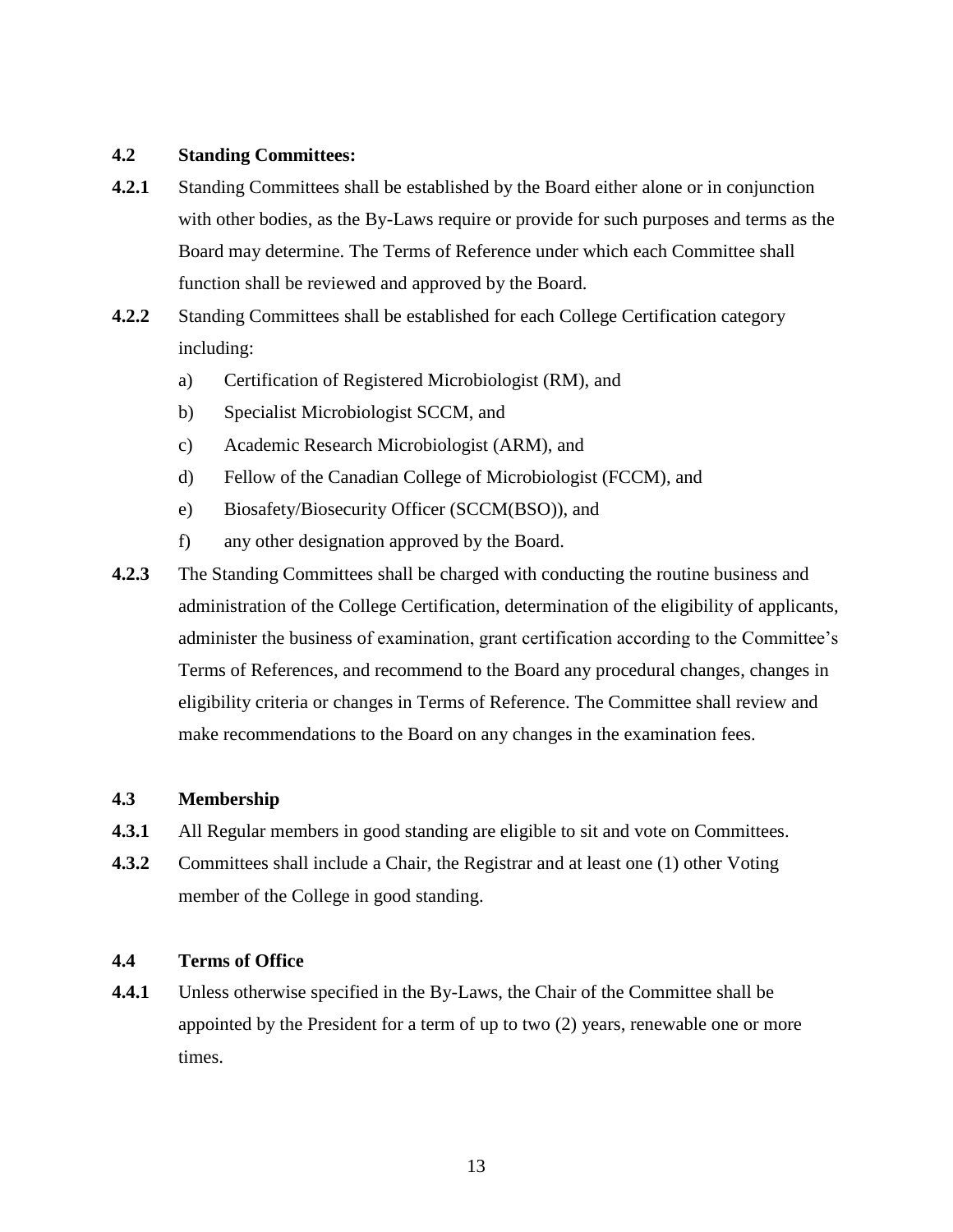## **4.5 Reports**

- **4.5.1** The Chair of the Committee shall report to the Board.
- **4.5.2** In the event the Chair is unable to attend, the College Registrar shall report on the activities of the Standing Committees to the Board or at the Annual General Meeting.

#### **ARTICLE 5. MEETINGS**

#### **5.1 Annual General Meeting**

- **5.1.1** The College shall hold an annual meeting of members at a time and place to be determined by the Board.
- **5.1.2** Notice of the time and place of a meeting of members shall be given to each member entitled to vote at the meeting as per section **5.7**, during a period of 21 to 35 days before the day on which the meeting is to be held. If a member requests that the notice be given by non-electronic means, the notice will be sent by mail, courier or personal delivery.
- **5.1.3** The rules contained in "Roberts Rules of Order" shall govern proceedings of the College in all situations in which they are applicable, and in which they are not inconsistent with the Act, the By-Laws of the College or procedural rules of the College.
- **5.1.4** The Chair of annual meeting of members shall be the President or in his/her absence, the Vice-President will assume the responsibility of Chair. In the event that the President and the Vice-President are absent, the Members who are present and entitled to vote at the meeting shall choose one of their numbers to chair the meeting.
- **5.1.5** The only persons entitled to be present at the annual meeting of members shall be those entitled to vote at the meeting, the Directors and the public accountant of the College and such other persons who are entitled or required under any provision of the Act, Articles or By-Laws of the College to be present at the meeting. Non-voting observers may be invited by the President or by special resolution but will not have speaking privileges unless otherwise directed to do so by the President.
- **5.1.6** A quorum for the annual meeting of members shall be 15 eligible voting Members in good standing.

14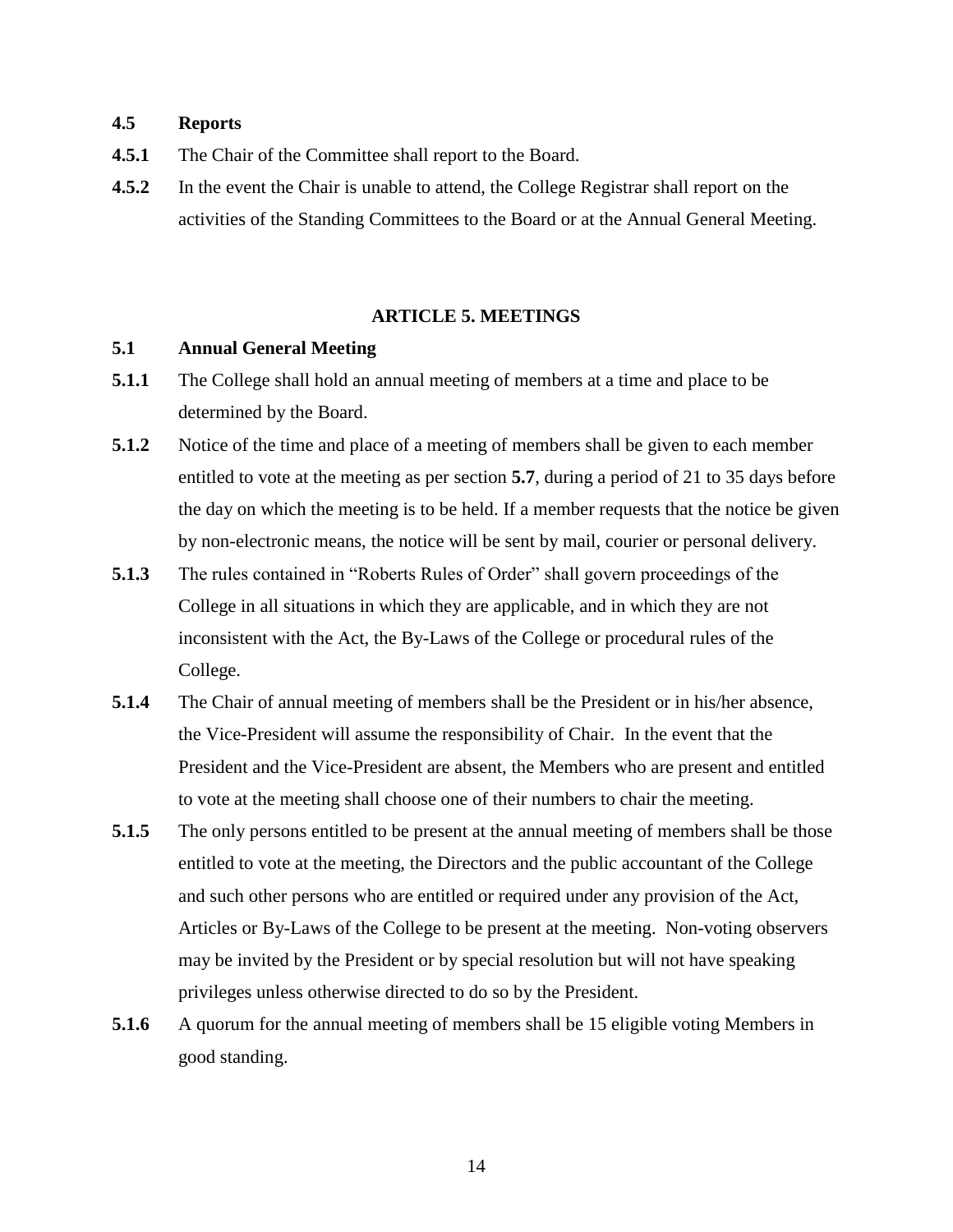- **5.1.7** The annual meeting of members shall consider the reports of the President, Registrar, Treasurer, Chairs of the Standing Committees placed on the agenda by the Executive and any ordinary business concerning the College.
- **5.1.8** The annual meeting of members shall consider any other extraordinary business or members' proposals of which due notice has been received by the Registrar no less than thirty (30) days prior to the date of the meeting.
- **5.1.9** Cost of Publishing Proposals for the annual meeting of members shall be covered by the member who submitted the proposal and shall pay the cost of including the proposal and any statement in the notice of meeting at which the proposal is to be presented unless otherwise provided by ordinary resolution of the members present at the meeting.

## **5.2 Special Members' Meeting**

**5.2.1** The Board shall call a special meeting of members in accordance with Section 167 of the Act, on written requisition of members carrying not less than 5% of the voting rights. If the Directors do not call a meeting within twenty-one (21) days of receiving the requisition, any member who signed the requisition may call the meeting.

## **5.3 Votes to Govern at Members' Meetings**

**5.3.1** At any meeting of members every question shall, unless otherwise provided by the Articles or By-Laws or by the Act, be determined by a majority of the votes cast on the questions. In case of an equality of votes either on a show of hands or on a ballot or on the results of electronic voting, the chair of the meeting in addition to an original vote shall have a second or casting vote.

## **5.4 Board Meetings**

- **5.4.1** The Board shall meet a minimum of three (3) times per year:
	- a) Upon taking office following the Annual General Meeting.
	- b) Mid-Term between the Annual General Meeting.
	- c) Immediately prior to the next Annual General Meeting.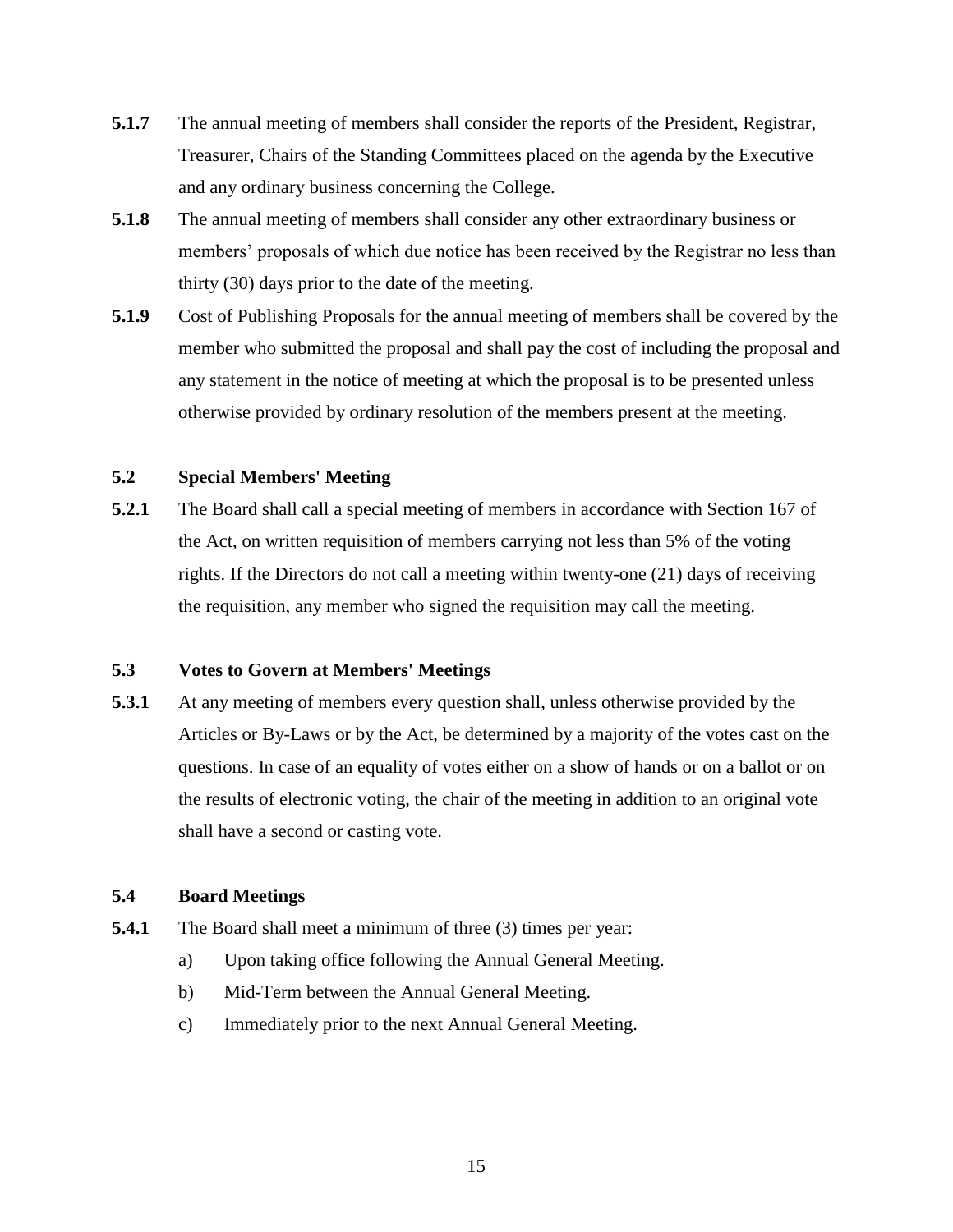- **5.4.2** Notice of the time and place for the holding of a meeting of the Board shall be given in the manner pursuant to section **5.6 Notices** to every Director of the College not less than 7 days before the time when the meeting is to be held. Notice of a meeting shall not be necessary if all of the Directors are present, and none objects to the holding of the meeting, or if those absent have waived notice of or have otherwise signified their consent to the holding of such meeting. Notice of an adjourned meeting is not required if the time and place of the adjourned meeting is announced at the original meeting. No notice of meeting need specify the purpose or the business to be transacted at the meeting except that a notice of meeting of Directors shall specify any matter referred to in subsection 138(2) (Limits on Authority) of the Act that is to be dealt with at the meeting.
- **5.4.3** In instance of a situation which, in the opinion of the President, must be dealt with by the Board on an emergency basis, the President may call an emergency meeting of the Board on forty-eight (48) hours prior notice.
- **5.4.4** At the Board meeting, 50% of Directors of which at least two shall be Officers of the College shall constitute a quorum.
- **5.4.5** The Board's business may, whenever expedient, necessary, and practical, be conducted by mail, electronic or other communication facility.
- **5.4.6** Minutes of the Board meeting shall be maintained by the Registrar. Matters requiring confidentiality and reported to the Board by the Executive shall be recorded in manner respecting that confidentiality. Minutes of the Board shall be made available to members of the College when requested.
- **5.4.7** Notwithstanding Article **3.6.10**, members of the Board shall not receive remuneration for their services as Directors, but may be reimbursed out of the College's Treasury with the approval of the Board for all other costs, charges, and expenses sustained or incurred in, or about, direct relation to the affairs of the College, except such costs, charges or expenses as are occasioned by default, or willful neglect.

#### **5.5 Executive Meetings**

**5.5.1** The Executive shall meet at the request of the President.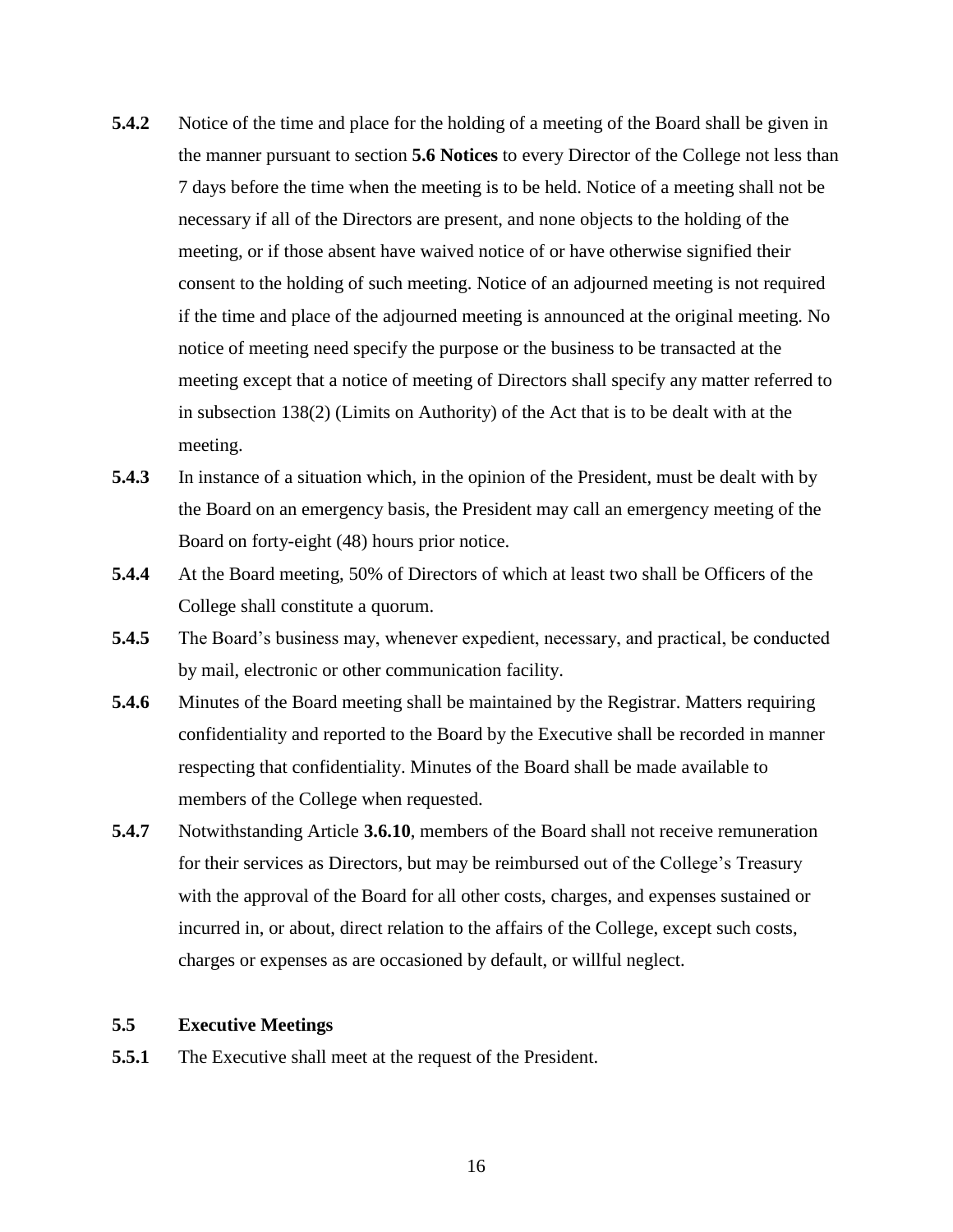**5.5.2** The Executive shall confer on a regular basis appropriate to the length and terms of contract with any individual, company, or association with which the College has a business arrangement.

## **5.6 Notices**

- **5.6.1** Any notice (which term includes any communication or document), other than notice of a meeting of members or a meeting of the Board, to be given (which term includes sent, delivered or served) pursuant to the Act, the Articles, the By-Laws or otherwise to a Member, Director, Officer or member of a committee of the Board or to the public accountant shall be sufficiently given:
	- a) if delivered personally to the person to whom it is to be given or if delivered to such person's address as shown in the records of the College or in the case of notice to a Director to the latest address as shown in the last notice that was sent by the College in accordance with section 128 (Notice of directors) or 134 (Notice of change of directors);
	- b) if mailed to such person at such person's recorded address by prepaid ordinary or air mail; or
	- c) if sent to such person by telephonic, electronic or other communication facility at such person's recorded address for that purpose; or
	- d) if provided in the form of an electronic document in accordance with Part 17 of the Act.

A notice so delivered shall be deemed to have been given when it is delivered personally or to the recorded address as aforesaid; a notice so mailed shall be deemed to have been given when deposited in a post office or public letter box; and a notice so sent by any means of transmitted or recorded communication shall be deemed to have been given when dispatched or delivered to the appropriate communication company or agency or its representative for dispatch. The Registrar may change or cause to be changed the recorded address of any Member, Director, Officer, public accountant or member of a committee of the Board in accordance with any information believed by the Registrar to be reliable. The declaration by the Registrar that notice has been given pursuant to this By-Law shall be sufficient and conclusive evidence of the giving of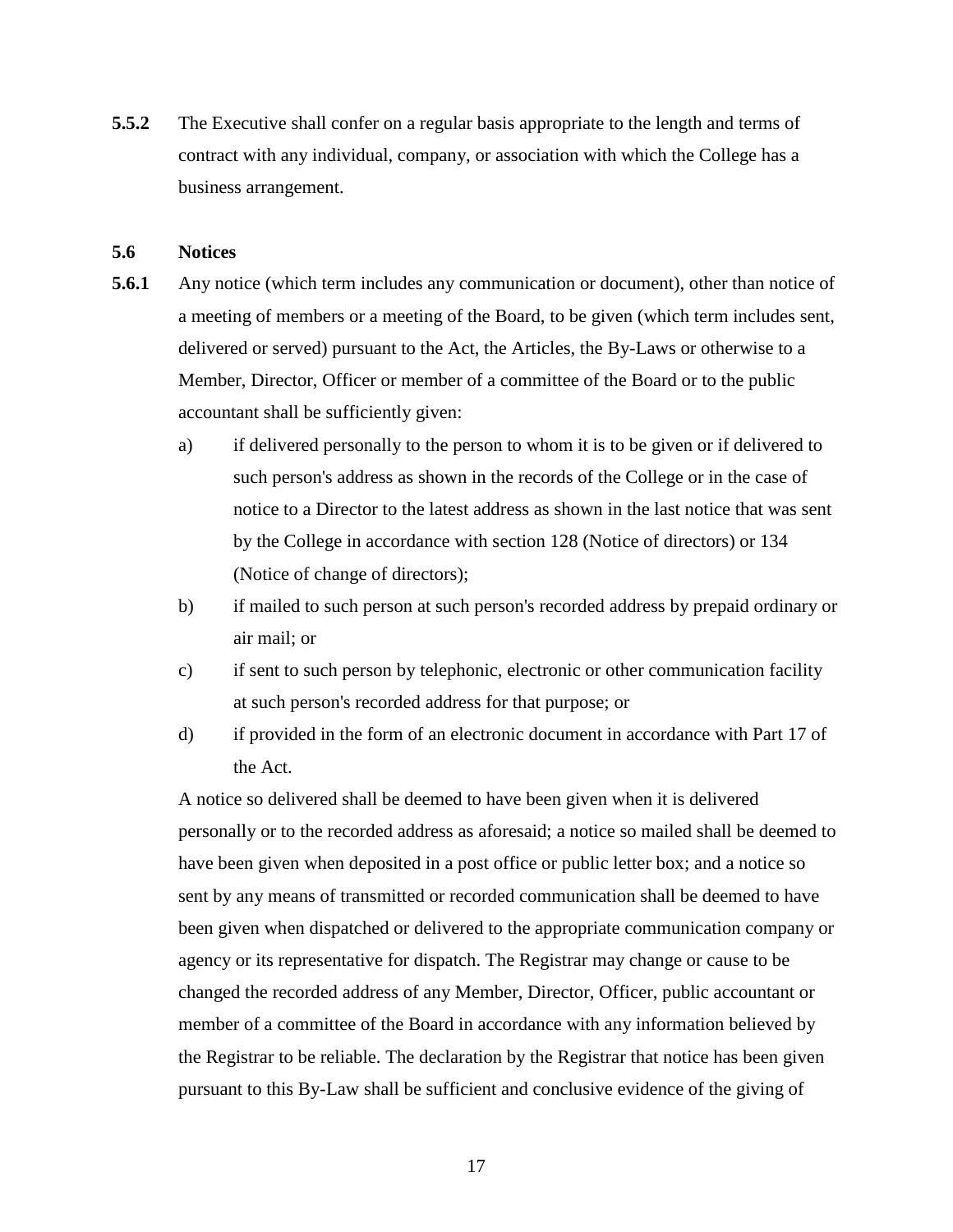such notice. The signature of any Director or Officer of the College to any notice or other document to be given by the College may be written, stamped, type-written or printed or partly written, stamped, type-written or printed.

#### **5.6.2 Notice of Members Meeting**

Notice of the time and place of a meeting of members shall be given to each member entitled to vote at the meeting by the following means:

- a) by mail, courier or personal delivery to each member entitled to vote at the meeting, during a period of 21 to 60 days before the day on which the meeting is to be held; or
- b) by telephonic, electronic or other communication facility to each member entitled to vote at the meeting, during a period of 21 to 35 days before the day on which the meeting is to be held.

Pursuant to subsection 197(1) (Fundamental Change) of the Act, a special resolution of the members is required to make any amendment to the by-laws of the College to change the manner of giving notice to members entitled to vote at a meeting of members.

#### **5.7 Participation by Electronic Means at Members' Meetings**

- **5.7.1** If the Board chooses to make available a telephonic, electronic or other communication facility that permits all participants to communicate adequately with each other during a meeting of members, any person entitled to attend such meeting may participate in the meeting by means of such telephonic, electronic or other communication facility in the manner provided by the Act. A person participating in a meeting by such means is deemed to be present at the meeting. Any person participating in a meeting of members pursuant to this section who is entitled to vote at that meeting may vote, in accordance with the Act, by means of any telephonic, electronic or other communication facility that the Corporation has made available for that purpose.
- **5.7.2** Meetings of members may not be held entirely by telephonic, an electronic or other communication facility.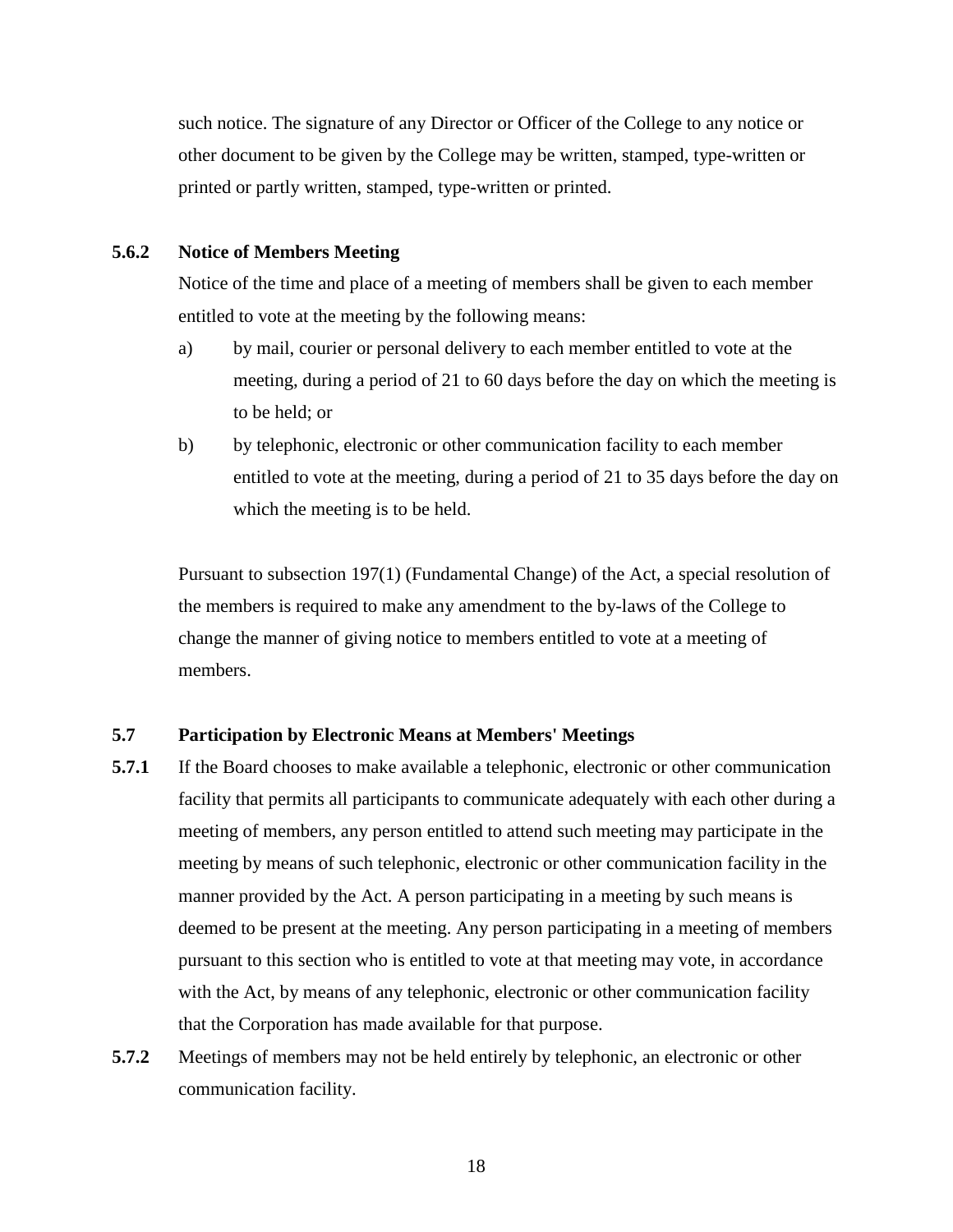## **5.8 Participation by Proxy**

- **5.8.1** Pursuant to Section 171(1) of the Act, a member entitled to vote at a meeting of members may vote by proxy by appointing in writing a proxyholder, and one or more alternate proxyholders, who are not required to be members, to attend and act at the meeting in the manner and to the extent authorized by the proxy and with the authority conferred by it subject to the following requirements:
	- a) a proxy is valid only at the meeting in respect of which it is given or at a continuation of that meeting after an adjournment;
	- b) a member may revoke a proxy by depositing an instrument or act in writing executed or, in Quebec, signed by the member or by their agent or mandatary
		- i) at the registered office of the corporation no later than the last business day preceding the day of the meeting, or the day of the continuation of that meeting after an adjournment of that meeting, at which the proxy is to be used, or
		- ii) with the chairperson of the meeting on the day of the meeting or the day of the continuation of that meeting after an adjournment of that meeting;
	- c) a proxyholder or an alternate proxyholder has the same rights as the member by whom they were appointed, including the right to speak at a meeting of members in respect of any matter, to vote by way of ballot at the meeting, to demand a ballot at the meeting and, except where a proxyholder or an alternate proxyholder has conflicting instructions from more than one member, to vote at the meeting by way of a show of hands;
	- d) if a form of proxy is created by a person other than the member, the form of proxy shall
		- i) indicate, in bold-face type,
			- (1) the meeting at which it is to be used,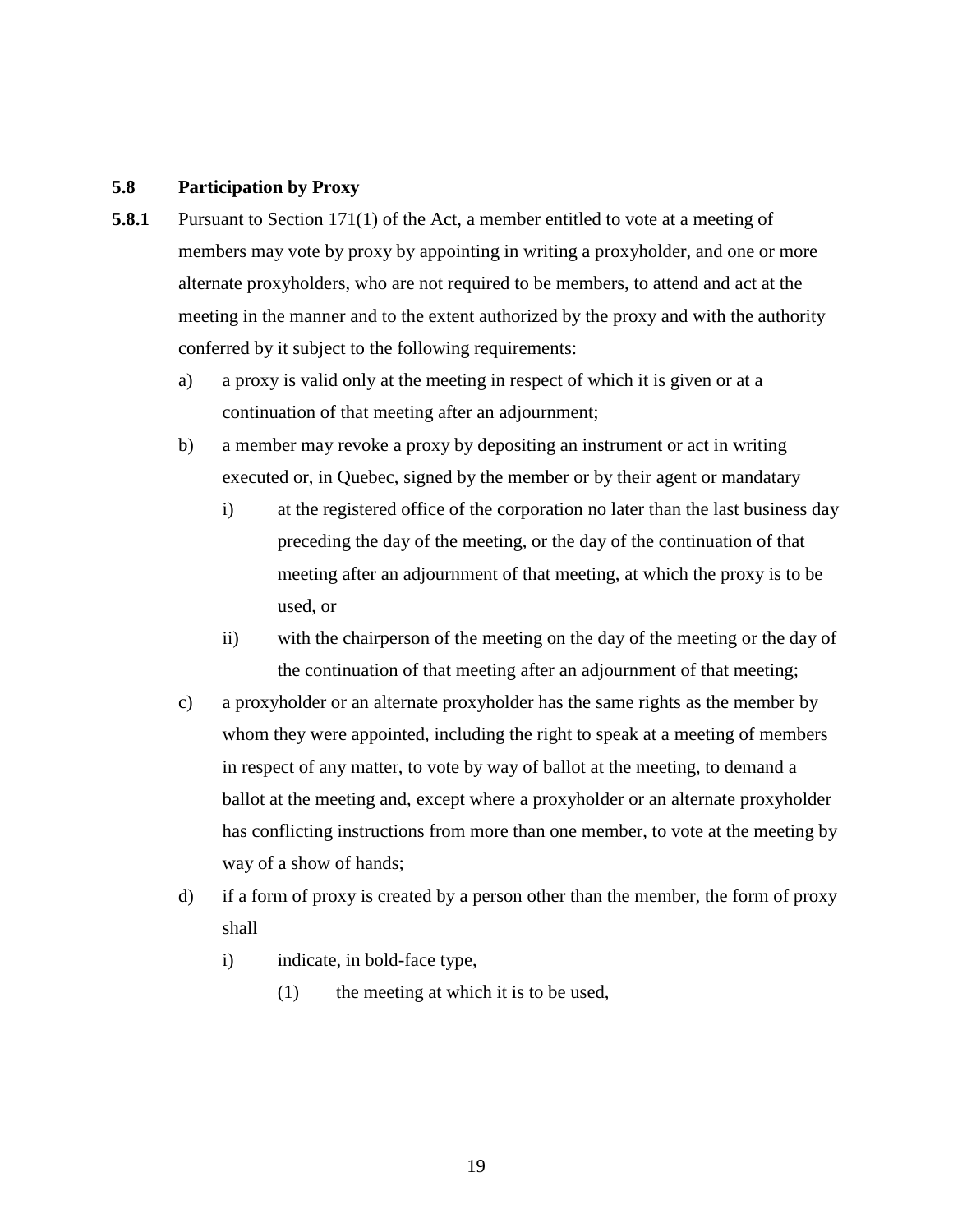- ii) that the member may appoint a proxyholder, other than a person designated in the form of proxy, to attend and act on their behalf at the meeting, and
	- (1) instructions on the manner in which the member may appoint the proxyholder,
	- (2) contain a designated blank space for the date of the signature,
- iii) provide a means for the member to designate some other person as proxyholder, if the form of proxy designates a person as proxyholder,
- iv) provide a means for the member to specify that the membership registered in their name is to be voted for or against each matter, or group of related matters, identified in the notice of meeting, other than the appointment of a public accountant and the election of directors,
- v) provide a means for the member to specify that the membership registered in their name is to be voted or withheld from voting in respect of the appointment of a public accountant or the election of directors, and
- vi) state that the membership represented by the proxy is to be voted or withheld from voting, in accordance with the instructions of the member, on any ballot that may be called for and that, if the member specifies a choice under subparagraph (iv) or (v) with respect to any matter to be acted on, the membership is to be voted accordingly;
- e) a form of proxy may include a statement that, when the proxy is signed, the member confers authority with respect to matters for which a choice is not provided in accordance with subparagraph (*d*)(iv) only if the form of proxy states, in bold-face type, how the proxyholder is to vote the membership in respect of each matter or group of related matters;
- f) if a form of proxy is sent in electronic form, the requirements that certain information be set out in bold-face type are satisfied if the information in question is set out in some other manner so as to draw the addressee's attention to the information; and

20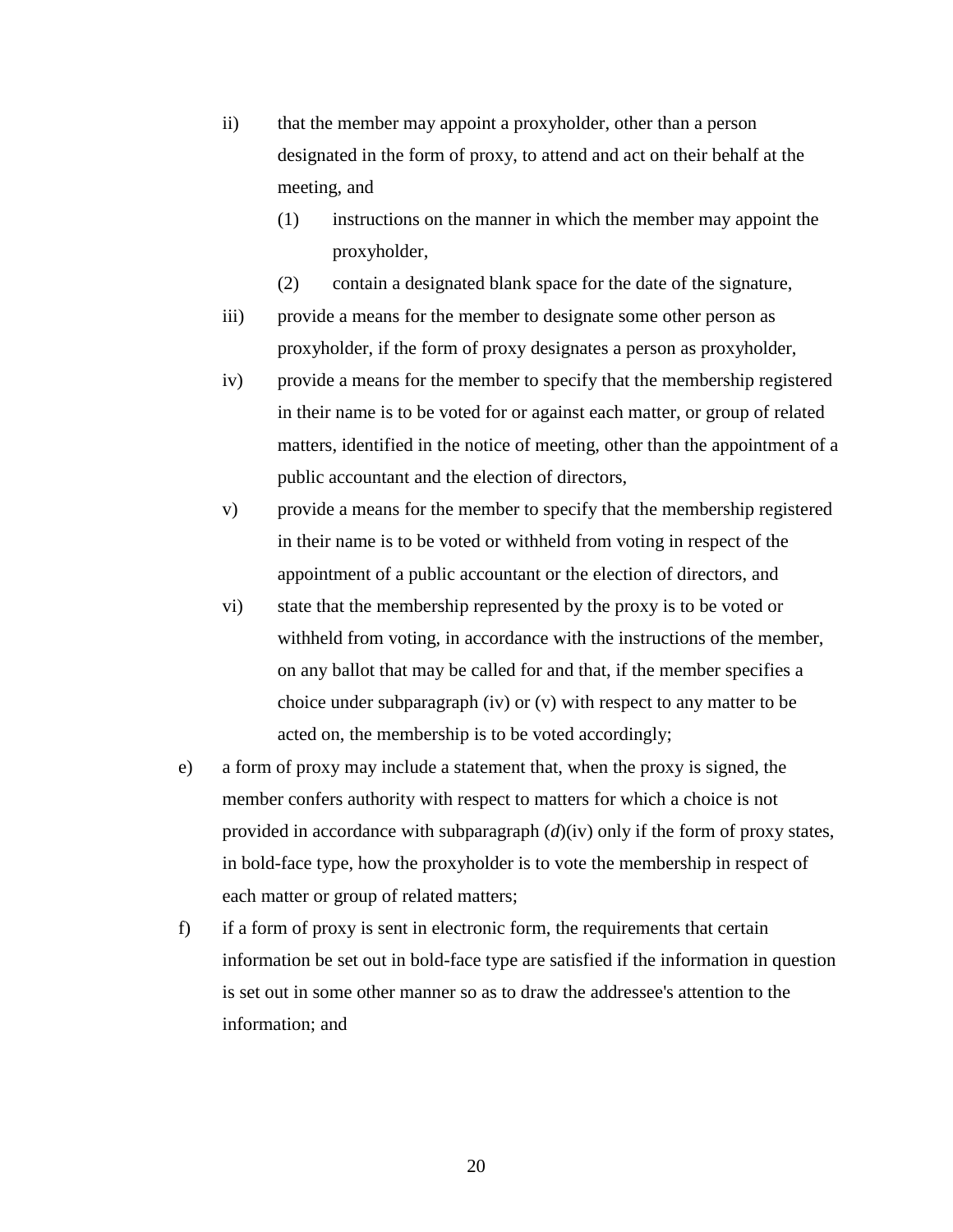- g) a form of proxy that, if signed, has the effect of conferring a discretionary authority in respect of amendments to matters identified in the notice of meeting or other matters that may properly come before the meeting must contain a specific statement to that effect.
- h) Pursuant to Section 197(1) of the Act, a special resolution of the members (and if Section 199 applies, a special resolution of each class of members) is required to make any amendment to the articles or by-laws of the Corporation to change this method of voting by members not in attendance at a meeting of members.

## **5.8.2 Invalidity of any Provisions of this By-law**

The invalidity or unenforceability of any provision of this By-Law shall not affect the validity or enforceability of the remaining provisions of this By-Law.

## **5.8.3 Omissions and Errors**

The accidental omission to give any notice to any Member, Director, Officer, member of a committee of the Board or public accountant, or the non-receipt of any notice by any such person where the College has provided notice in accordance with the By-Laws or any error in any notice not affecting its substance shall not invalidate any action taken at any meeting to which the notice pertained or otherwise founded on such notice.

### **ARTICLE 6. NOMINATIONS AND ELECTIONS**

#### **6.1 Proposals Nominating Directors at Annual Members' Meetings**

- **6.1.1** The Past-President shall chair the Nomination Committee at the annual meeting of members with at least one (1) member eligible to vote.
- **6.1.2** Nomination for Director shall be solicited by the Nomination Committee from eligible members present at the annual meetings of members.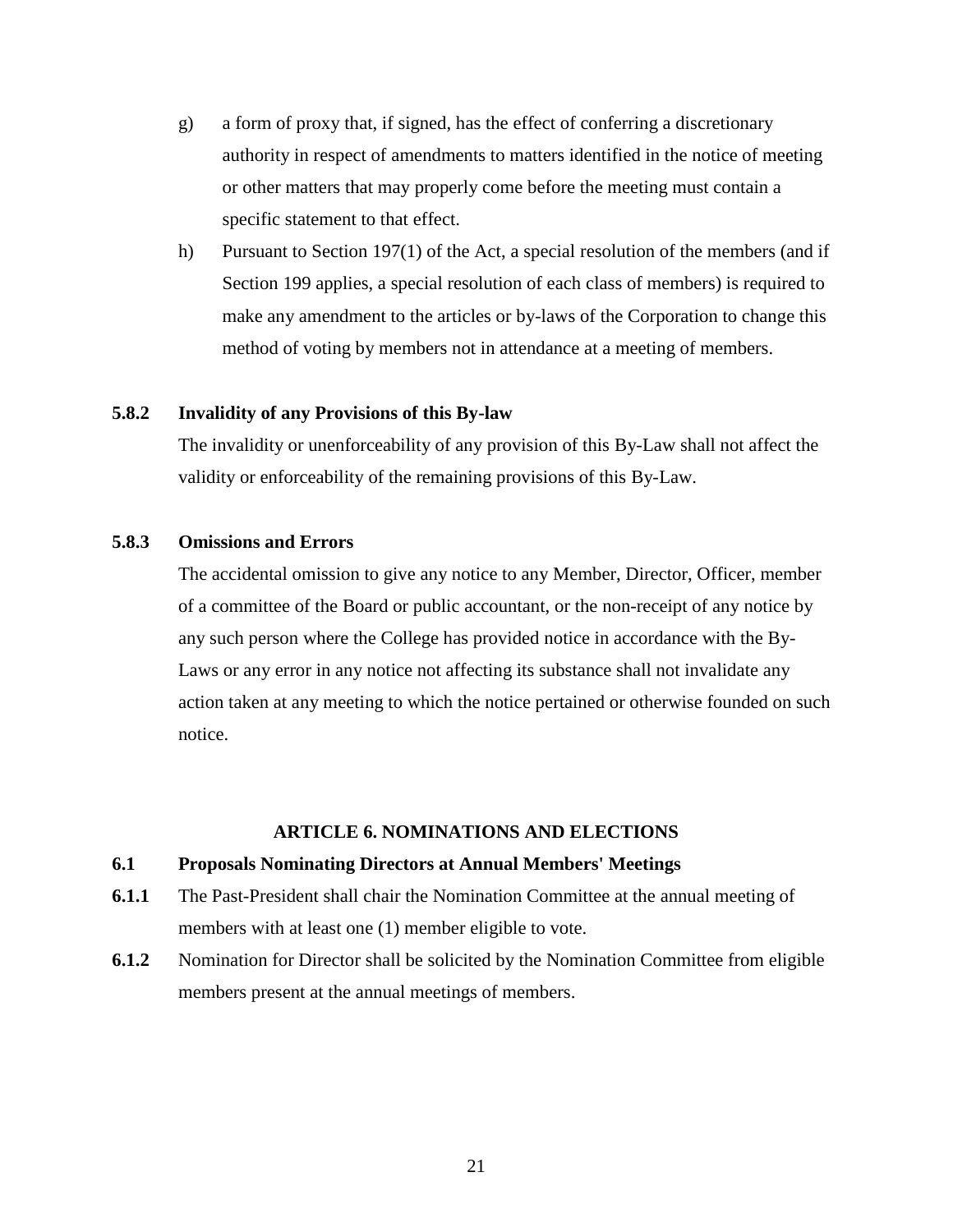- **6.1.3** Subject to the Regulations under the Act, any proposal may include nominations for the election of Directors if the proposal is signed by not less than 5% of members entitled to vote at the meeting at which the proposal is to be presented.
- **6.1.4** The Board can submit nominations of eligible members for Director to the Chair of the Nomination Committee.
- **6.1.5** If unable to attend the annual meeting of members, eligible Voting members of the College can submit nominations for Directors by mail, electronic or other communication pursuant to section **5.6 Notices** if received by the Past-President no later than two months before the scheduled annual meeting of members and shall be accompanied by the signature of at least 2 Members, one of whom shall act as the proposer and with written consent of the nominee.

## **6.2 Elections**

- **6.2.1** The Chair of the Nomination Committee shall designate one Voting member as Scrutineer. The Scrutineer must be assisted by one or more person approved by the Chair of the Nomination Committee. All ballots received from members attending the annual meeting of members or those received by mail or electronic from eligible voting members shall be counted by the Scrutineer and the assistant(s).
- **6.2.2** The Chair of the Nomination Committee shall upon receipt of the report from the Scrutineer declare the winners of the election. In case of a tie, the Chair of the Nomination Committee shall cast a vote.

## **6.3 Vacancies in Office**

- **6.3.1** In the absence of a written agreement to the contrary, the Board may remove, whether for cause or without cause, any officer of the College. Unless so removed, an officer shall hold office until the earlier of:
	- a) the officer's successor being appointed,
	- b) the officer's resignation,
	- c) such officer ceasing to be a Director (if a necessary qualification of appointment) or
	- d) such officer's death.

22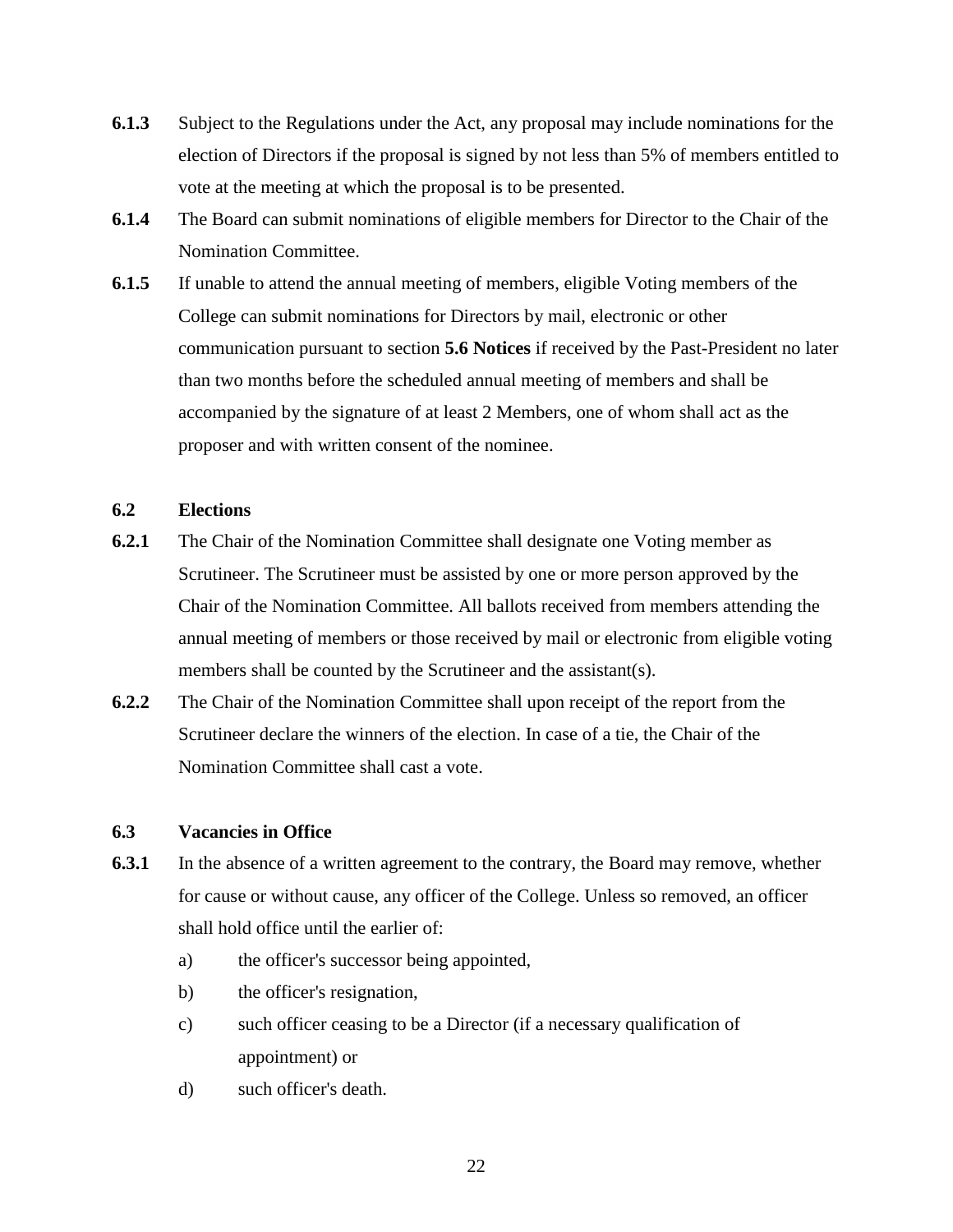- e) If the office of any officer of the College shall be or become vacant, the Directors may, by resolution, appoint a person to fill such vacancy.
- **6.3.2** Should an Officer or a Director be unable to carry out his duties, the Board may declare a vacancy.
- **6.3.3** The Board shall, according to the procedures appoint a replacement for the remainder of the term of any member except that of the Office of the Vice-President.
- **6.3.4** In the event of a vacancy of the Office of the Vice-President, Board shall instruct the Chair of the Nomination Committee to submit to the Registrar within sixty (60) days after the time of the vacancy a list of approved qualified members for election by ballot to complete the unexpired term of the Vice-President. In the event an election is required, ballots shall be made available to all voting members within thirty (30) days of approval by the Board of the proposed list. The Chair of the Nomination committee shall nominate one Scrutineer and at least one assistant to count the ballots and report on the outcome of the election.

#### **ARTICLE 7. FINANCES**

**7.1** The funds and the property of the College shall be used and dealt with for legitimate objectives only, and in accordance with the By-Laws.

## **7.2 Execution of Documents**

- **7.2.1** Deeds, transfers, assignments, contracts, obligations and other instruments in writing requiring execution by the College may be signed by any two (2) of its officers, Directors or any member approved by the Board. In addition, the Board may direct the manner in which and the person or persons by whom a particular document or type of document shall be executed. Any signing officer may certify a copy of any instrument, resolution, By-Law or other document of the College to be a true copy thereof.
- **7.3** The fiscal Year of the College shall be the calendar year in accordance with the regulations for non-profit societies in Canada.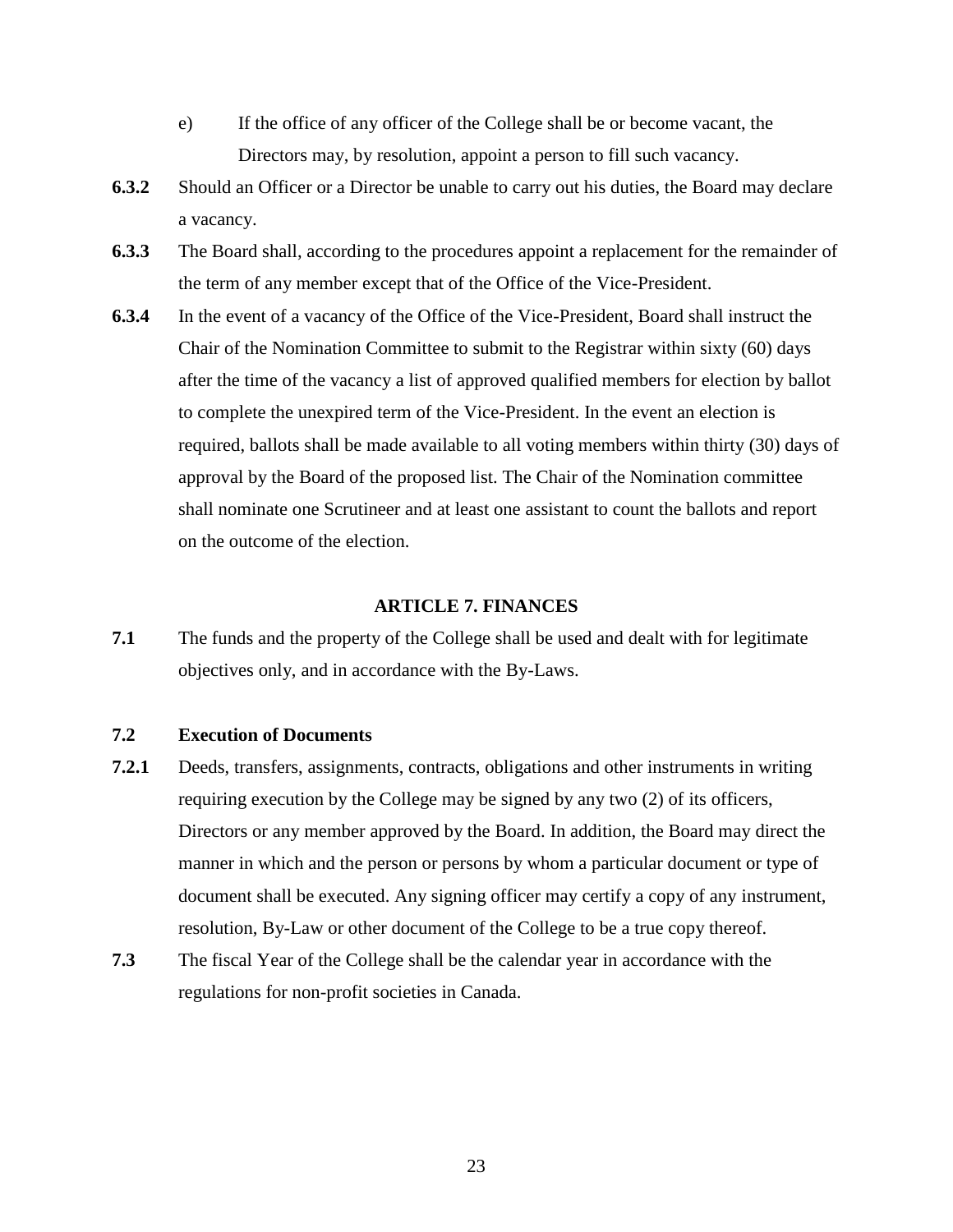## **7.4 Banking Arrangements**

**7.4.1** The banking business of the College shall be transacted at such bank, trust company or other firm or corporation carrying on a banking business in Canada or elsewhere as the Board may designate, appoint or authorize from time to time by resolution.

## **7.5 Borrowing Powers**

- **7.5.1** The Directors of the College may, without authorization of the members,
	- a) borrow money on the credit of the corporation;
	- b) issue, reissue, sell, pledge or hypothecate debt obligations of the corporation;
	- c) give a guarantee on behalf and
	- d) mortgage, hypothecate, pledge or otherwise create a security interest in all or any property of the College, owned or subsequently acquired, to secure any debt obligation of the College.
- **7.5.2** The Board may, and is hereby authorized to draw, make, accept, endorse, discount, execute and issue promissory notes, bills of exchange, and other negotiable or transferrable instruments.
- **7.5.3** The council may by resolution, delegate to the Treasurer and any one Regular member of the College, any or all of the powers conferred on the Board by Article **7.5.1** and **7.5.2** to the full extent or such lesser extent the Board may recommend. These powers shall be deemed in supplement of, and not in substitution for, any powers to borrow money for the purpose of the College possessed by the Board or its Officers independently of the aforesaid provisions.
- **7.5.4** Each year, the appointed auditor shall examine and audit the accounts of the Treasurer. The said auditor(s) shall submit a statement to the Treasurer for presentation as may be required. This statement shall be presented at the annual meeting of members and shall be made available to any College member upon request.
- **7.5.5** On approval from the Board, the College may accept funding from corporate sponsors in support of legitimate objectives, on the basis that no obligation is owing to the sponsor from the College or its individual members.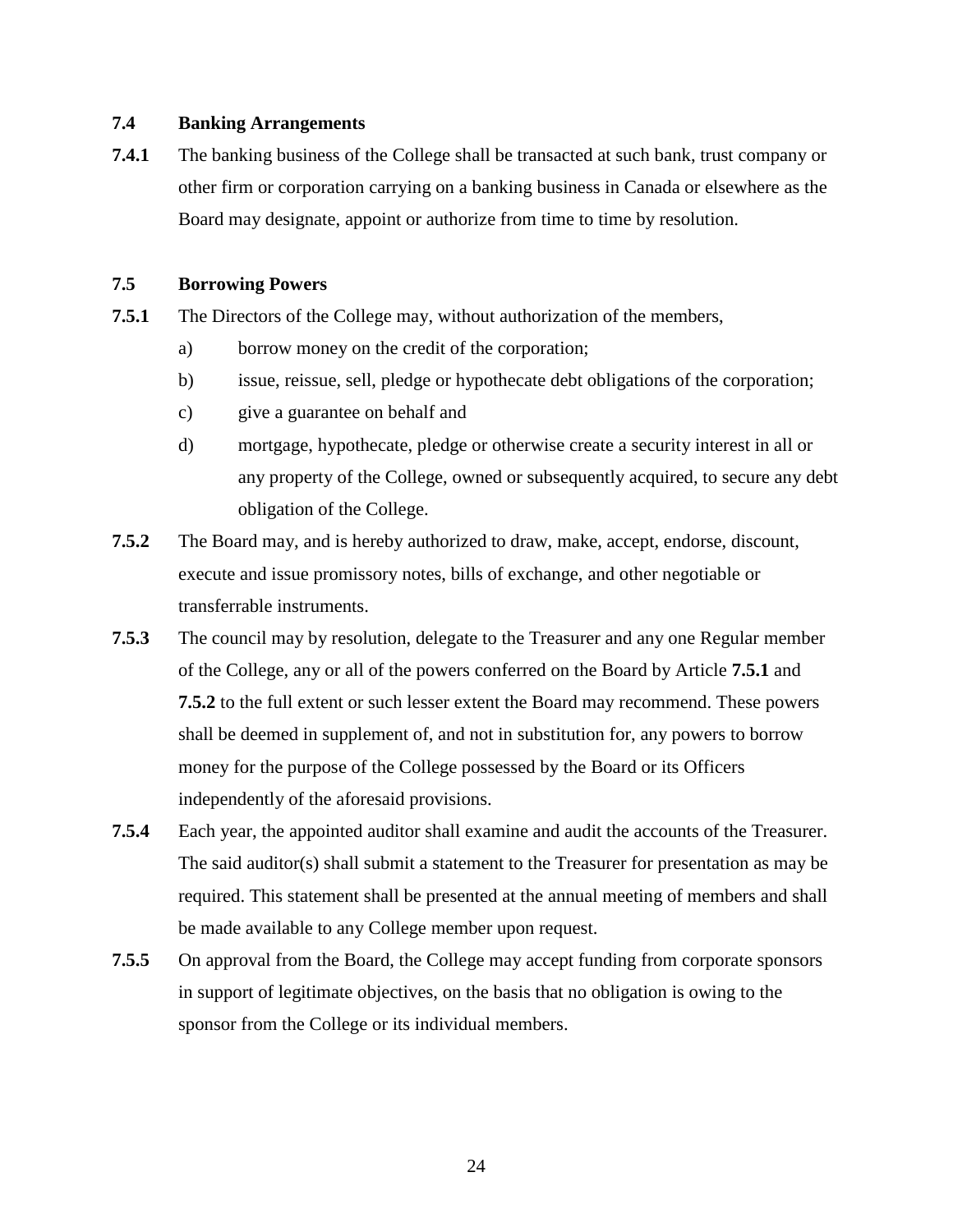- **7.5.6** No member of the College shall, in any individual capacity, be liable for any debt or liability of the College.
- **7.5.7** In the event of the lawful dissolution of the College, following the payment of all outstanding debts and obligations, any remaining assets of the College shall be donated or transferred equally to the Canadian Association for Clinical Microbiology and Infectious Diseases and the Canadian Society of Microbiologists. In the event that one of these parent organizations has dissolved, all assets of the College shall be donated or transferred to the remaining organization. In the event that both parent organizations have dissolved, the assets shall be transferred or donated to some other not-for-profit Association or Association with similar professional objectives.

#### **ARTICLE 8. MEDIATION AND ARBITRATION**

**8.1** Disputes or controversies among Members, Directors, Officers, committee Members, or volunteers of the College are as much as possible to be resolved in accordance with mediation and/or arbitration as provided in the section on dispute resolution mechanism of this by-law.

## **8.2 Dispute Resolution Mechanism**

- **8.2.1** In the event that a dispute or controversy among Members, Directors, Officers, committee members or volunteers of the College arising out of or related to the Articles or By-Laws, or out of any aspect of the operations of the College is not resolved in private meetings between the parties then without prejudice to or in any other way derogating from the rights of the Members, Directors, Officers, committee Members, employees or volunteers of the College as set out in the articles, By-Laws or the Act, and as an alternative to such person instituting a law suit or legal action, such dispute or controversy shall be settled by a process of dispute resolution as follows:
	- a) The dispute or controversy shall first be submitted to a panel of mediators whereby the one party appoints one mediator, the other party (or if applicable the Board) appoints one mediator, and the two mediators so appointed jointly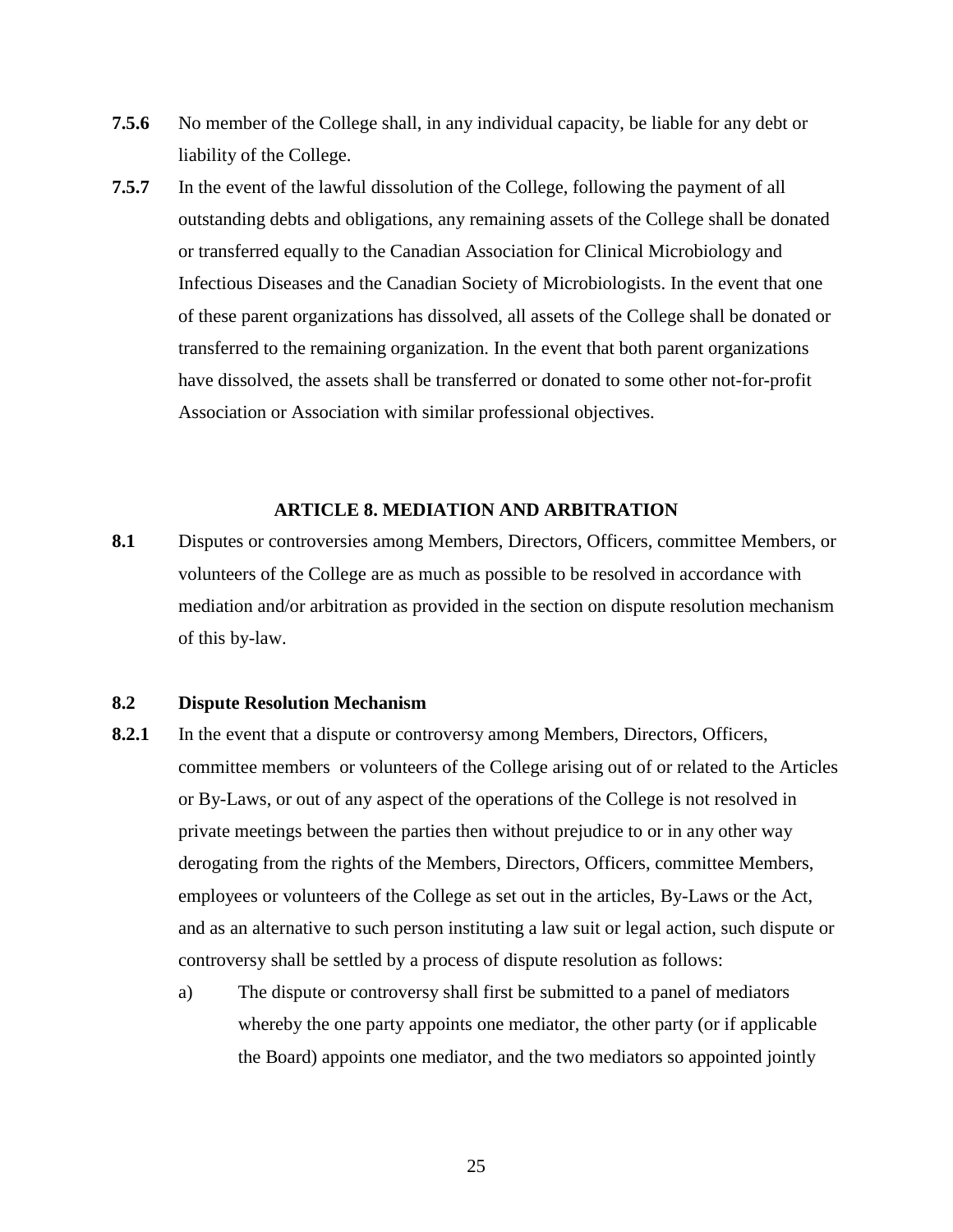appoint a third mediator. The three mediators will then meet with the parties in question in an attempt to mediate a resolution between the parties.

- b) The number of mediators may be reduced from three to one or two upon agreement of the parties.
- c) If the parties are not successful in resolving the dispute through mediation, then the parties agree that the dispute shall be settled by arbitration before a single arbitrator, who shall not be any one of the mediators referred to above, in accordance with the provincial or territorial legislation governing domestic arbitrations in force in the province or territory where the registered office of the College is situated or as otherwise agreed upon by the parties to the dispute. The parties agree that all proceedings relating to arbitration shall be kept confidential and there shall be no disclosure of any kind. The decision of the arbitrator shall be final and binding and shall not be subject to appeal on a question of fact, law or mixed fact and law.
- **8.2.2** All costs of the mediators appointed in accordance with this section shall be borne equally by the parties to the dispute or the controversy. All costs of the arbitrators appointed in accordance with this section shall be borne by such parties as may be determined by the arbitrators.

## **ARTICLE 9. REPRESENTATION FROM THE COLLEGE TO OTHER ASSOCIATIONS**

## **9.1 General**

- **9.1.1** In accordance with the aims and objectives of the College, the Board shall appoint from its own members or from the Membership of the College individuals who shall serve as Representatives to other agencies, associations and professional bodies which may have one or more interests coinciding with those of the College.
- **9.1.2** The Representative shall be appointed according to the Terms of Reference approved by the Board, including the length of the appointment. The Representative shall seek the guidance of the Board as necessary and adhere to the recommendations of the Board at all times in these matters dealing with standards of professional practice, public and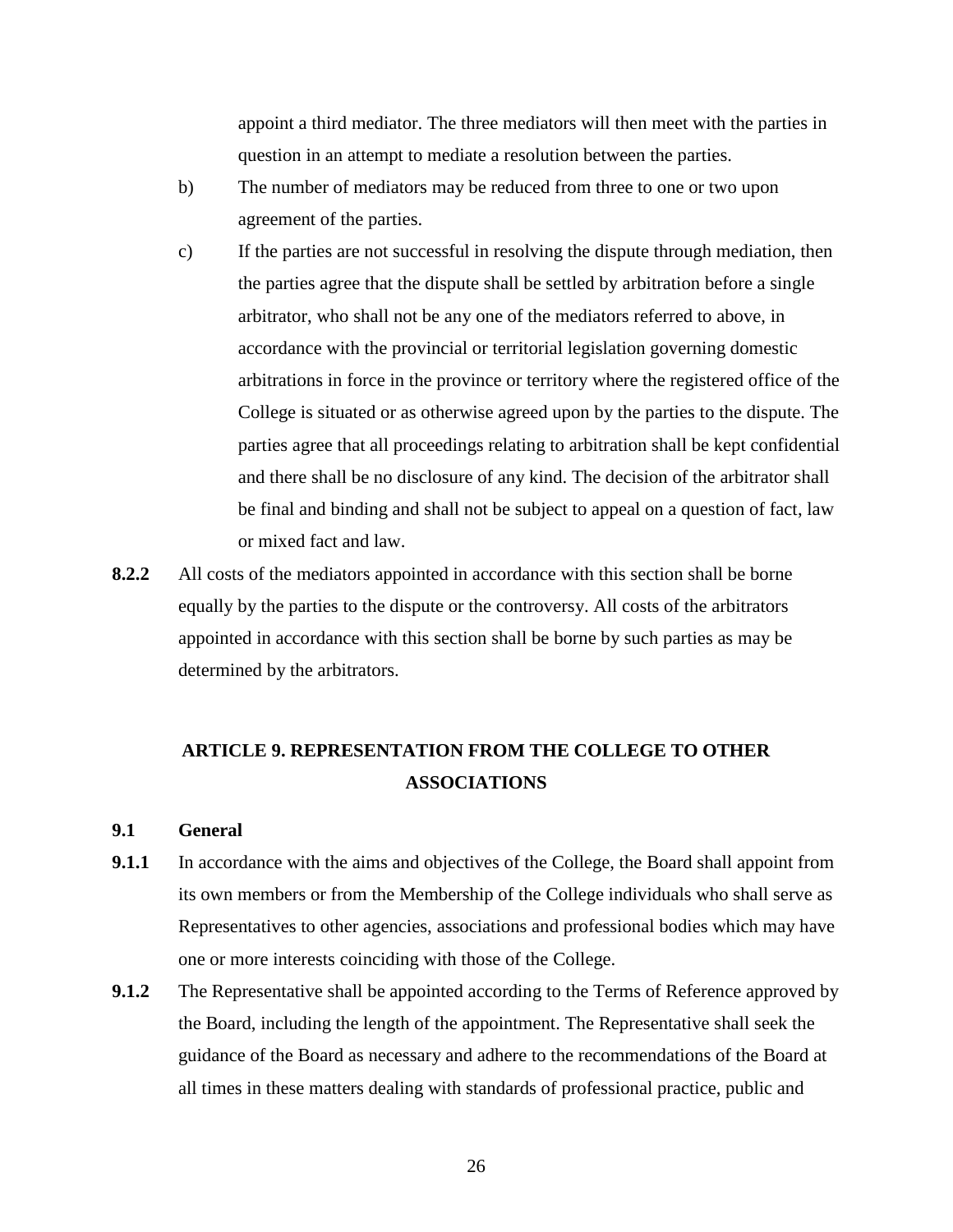workplace safety, governmental regulations, commitment of finances, release of the College's mailing list, and any action which may after the confidentiality of its members or the reputation of the College.

- **9.1.3** No pecuniary gain shall result to the Representative because of this appointment. Any monies received by the Representative, other then for reimbursement of expenses according to the financial policies of the College shall revert back to the College.
- **9.1.4** The Representative shall report back to the Board, the Executive or any other College committees at least annually.
- **9.1.5** The Representative shall bring to the Board any proposed amendments to the Constitution or By-Laws of the external association which are deemed substantive, and which may potentially affect the continuing relationship.
- **9.1.6** The Board shall review at least on an annual basis the term of the Representative and the continued relationship with the external association.

## **9.2 Joint Function**

- **9.2.1** Any member of the College may bring to the Board a written proposal that the College participate in a joint function with one or more external organization with mutual interest.
- **9.2.2** Upon receipt of the proposal and according to the rules of the College, the Board shall approve, reject, alter or amend all or any part of the proposal.

## **ARTICLE 10. CHANGES IN BY-LAW**

- 10.1 The Board, acting as the Committee on By-Laws, shall have the general responsibility of drafting proposed changes in the By- Laws.
- **10.2** A proposal to alter the By-Laws may be made by any member of the College. The proposal shall be made in writing to the President who shall bring the proposal to the Board. The Board upon consideration of such a proposal and following a motion duly passed may refer the matter to the Executive or to an Ad Hoc subcommittee for further study and formal drafting.